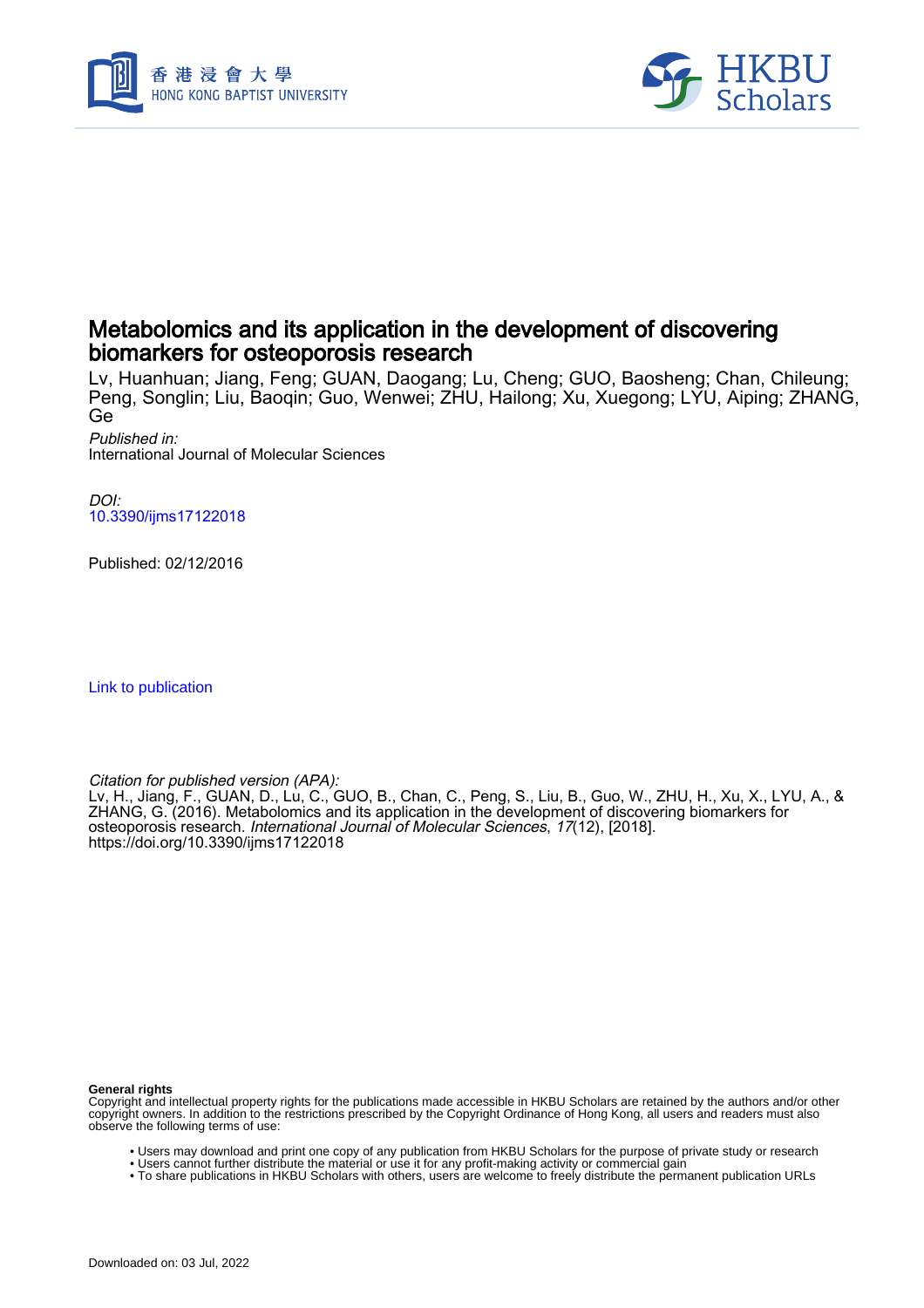### Authors

Huanhuan Lv, Feng Jiang, Daogang Guan, Cheng Lu, Baosheng Guo, Chileung Chan, Songlin Peng, Baoqin Liu, Wenwei Guo, Hai Long Zhu, Xuegong Xu, Aiping Lu, and Ge Zhang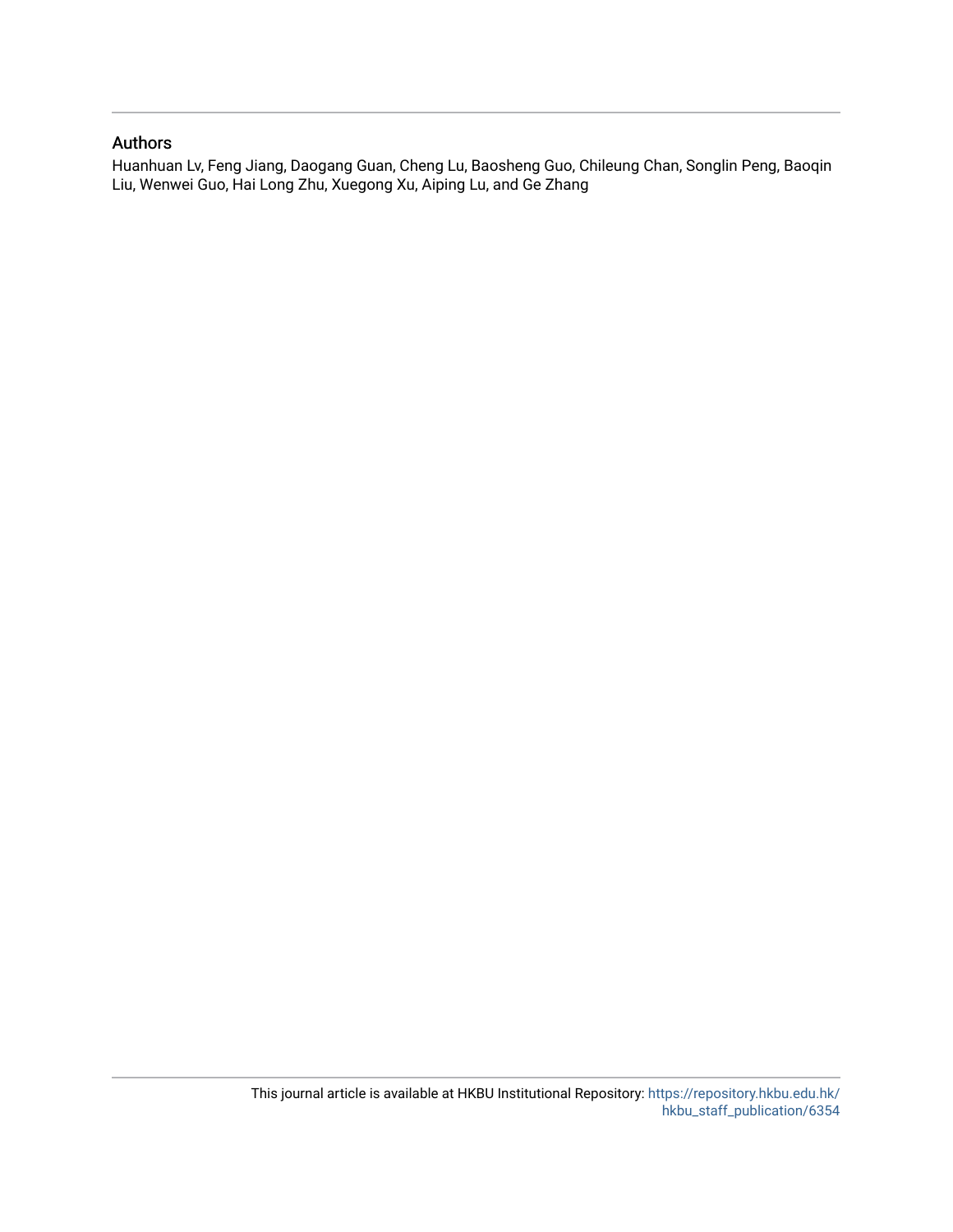



# *Review* **Metabolomics and Its Application in the Development of Discovering Biomarkers for Osteoporosis Research**

**Huanhuan Lv 1,2, Feng Jiang 1,2, Daogang Guan <sup>1</sup> , Cheng Lu 1,3, Baosheng Guo <sup>1</sup> , Chileung Chan <sup>1</sup> , Songlin Peng <sup>4</sup> , Baoqin Liu <sup>5</sup> , Wenwei Guo <sup>5</sup> , Hailong Zhu <sup>1</sup> , Xuegong Xu 5,\*,** Aiping  $\tilde{L}u^{1,6,*}$  and  $\tilde{G}e$  Zhang  $\tilde{L}^*$ 

- 1 Institute for Advancing Translational Medicine in Bone & Joint Disease, School of Chinese Medicine, Hong Kong Baptist University, Hong Kong 999077, China; lvhuan1988@aliyun.com (H.L.); jiangfenghz@163.com (F.J.); guanyufei122@163.com (D.G.); cheng0816@163.com (C.L.); boris.g.guo@gmail.com (B.G.); clchan@hkbu.edu.hk (C.C.); hailong.zhu@gmail.com (H.Z.)
- 2 Institute of Precision Medicine and Innovative Drug Discovery, HKBU (Haimen) Institute of Science and Technology, Haimen 226133, China
- 3 Institute of Basic Research in Clinical Medicine, China Academy of Chinese Medical Sciences, Beijing 100700, China
- <sup>4</sup> Department of Spine Surgery, Shenzheng People's Hospital, Shenzheng 518020, China; psling824@163.com
- <sup>5</sup> Zhengzhou Hospital of Traditional Chinese Medicine, Zhengzhou 450007, China; liubqmm@163.com (B.L.); gww555@sina.com (W.G.)
- 6 Institute of Arthritis Research, Shanghai Academy of Chinese Medical Sciences, Guanghua Integrative Medicine Hospital/Shanghai University of Traditional Chinese Medicine, Shanghai 200052, China
- **\*** Correspondence: xuxg1115@126.com (X.X.); aipinglu@hkbu.edu.hk (A.L.); zhangge@hkbu.edu.hk (G.Z.); Tel.: +86-371-6744-7674 (X.X.); +852-3411-2958 (A.L. & G.Z.); Fax: +86-371-6744-0139 (X.X.); +852-3411-2461 (A.L. & G.Z.)

### Academic Editor: Ali Mobasheri

Received: 6 October 2016; Accepted: 28 November 2016; Published: 2 December 2016

**Abstract:** Osteoporosis is a progressive skeletal disorder characterized by low bone mass and increased risk of fracture in later life. The incidence and costs associated with treating osteoporosis cause heavy socio-economic burden. Currently, the diagnosis of osteoporosis mainly depends on bone mineral density and bone turnover markers. However, these indexes are not sensitive and accurate enough to reflect the osteoporosis progression. Metabolomics offers the potential for a holistic approach for clinical diagnoses and treatment, as well as understanding of the pathological mechanism of osteoporosis. In this review, we firstly describe the study subjects of osteoporosis and bio-sample preparation procedures for different analytic purposes, followed by illustrating the biomarkers with potentially predictive, diagnosis and pharmaceutical values when applied in osteoporosis research. Then, we summarize the published metabolic pathways related to osteoporosis. Furthermore, we discuss the importance of chronological data and combination of multi-omics in fully understanding osteoporosis. The application of metabolomics in osteoporosis could provide researchers the opportunity to gain new insight into the metabolic profiling and pathophysiological mechanisms. However, there is still much to be done to validate the potential biomarkers responsible for the progression of osteoporosis and there are still many details needed to be further elucidated.

**Keywords:** osteoporosis; metabolomics; biomarkers; metabolic pathways; chronological data; multi-omics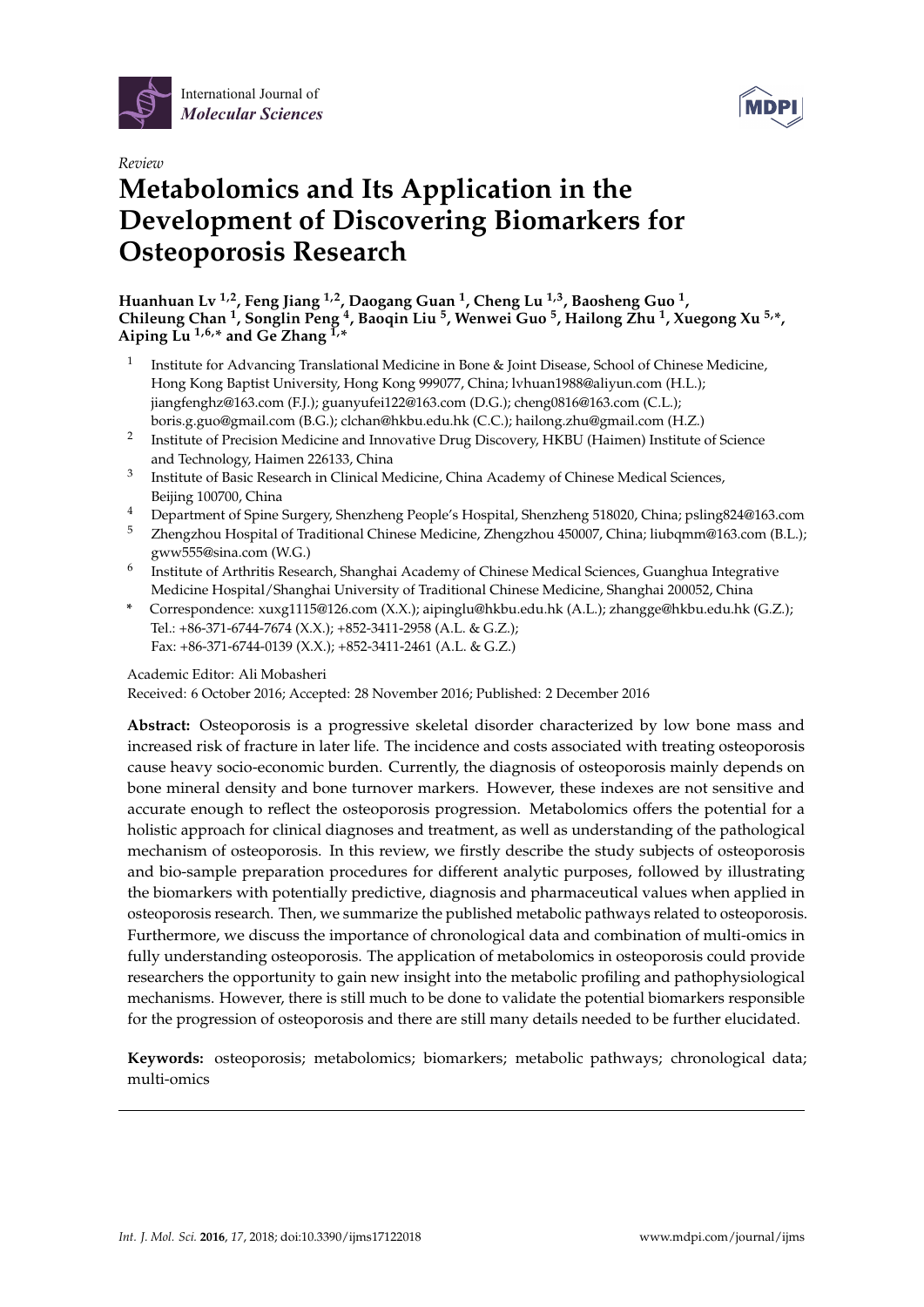### **1. Introduction**

Metabolomics is an emerging "omics" science that involves the comprehensive and systematic profiling of low molecular weight metabolites from tissues, cells or biological fluids [1]. The unique feature presented in metabolomics is the ability to indicate what is currently taking place in the organism. Therefore, metabolomics is an attractive tool that can reveal the dynamic changes closest to the phenotype [2]. The small changes in gene and protein could be amplified in the metabolic level. Alterations in the composition and concentration of metabolites enable the screening of potential biomarkers or therapeutic targeted pathways closely related to diseases. The metabolites may exhibit chronological alterations in the organism along with the disease progression. Longitudinal measurements of biomarkers at multiple occasions can explore the nexus of metabolites progression of diseases. Assessment of biomarkers from these chronological metabolomics data can provide more precise research outcomes related to the chronic disease. It is the biomarker discoveries and the corresponding biological insights that enable metabolomics to change our understanding of the development of many chronic diseases. Up to now, metabolomics has found applications in many chronic metabolic disorders, such as diabetes, lung disease, neurodegenerative disease, cancer, hypertension, and cardiovascular diseases [3–5]. In recent years, metabolomics have gained popularity in the orthopedic field, including osteonecrosis, osteoarthritis, ankylosing spondylitis, bone tumors and osteoporosis [6–9]. However, the application of metabolomics in osteoporosis has just begun.

Osteoporosis is a metabolic bone disease characterized by low bone mass and microarchitectural deterioration of bone tissue, which results in increased bone fragility and susceptibility to fracture [10]. The risk of osteoporosis depends both on how much bone is acquired during skeletal growth and development until peak bone mass is reached in adulthood, and on the rate of the subsequent age-dependent bone loss [11]. Osteoporosis typically presents later in life, and particularly occurs in postmenopausal women [12]. With a worldwide increase in aging populations, osteoporosis is becoming a highly prevalent disease, and brings a great deal of physical and mental pain and massive costs to the individual and society [13]. Osteoporosis is easy to diagnose but difficult to treat, and, although it can be prevented, people at high risk of developing osteoporosis are difficult to identify [14]. Given the enormous health and economic impacts of fracture, there is an imperative to develop strategies to reduce this burden and relieve the pain from osteoporosis.

Bone mineral density (BMD) and biochemical indicators of bone turnover are golden standards for evaluating the bone quality in clinical diagnosis. BMD is often used to predict the fracture and also serves as a surrogate marker for evaluating the effectiveness of treatment for osteoporosis. However, the determinants of bone quality go beyond measurements of BMD to include the structural and strength components of bone. Indeed, BMD does not accurately predict fracture risk since approximately half of fractures, at least in postmenopausal women, occur in patients with BMD scores that do not meet the diagnostic criteria of osteoporosis [15]. Besides, monitoring acute changes in bone is difficult with BMD compared with the small changes. Biochemical markers of bone are more sensitive to changes and used to monitor acute changes in bone [16]. Bone turnover markers have already been detected and analyzed through biochemical assays for indicating bone metabolism [17–20]. However, such immunoassay techniques for detecting of bone metabolism often either lack sensitivity or diagnostic accuracy, and the methods are less specific and unsatisfactory. Pevious studies have demonstrated that there were still a small number of biomarkers with the 20%~30% false positive probability when used in the clinical detection [18]. The main reason is that some bone biochemical markers, which are not osteoporosis-specific, only reflect certain degree of bone turnover and may be influenced by some non-skeletal process [21]. These biomarkers are not suitable for the full investigation of osteoporosis. Metabolomics is a discipline of systematic, qualitative and quantitative analysis of metabolites in organism. Proton nuclear magnetic resonance  $(^1H$  NMR) and mass spectrum (MS)-based techniques used in metabolomics exhibit properties of relatively high-sensitivity, high-resolution and high-throughout. The speed, sensitivity and robustness of metabolomics technique are proven to be somewhat better than the traditional immunoassays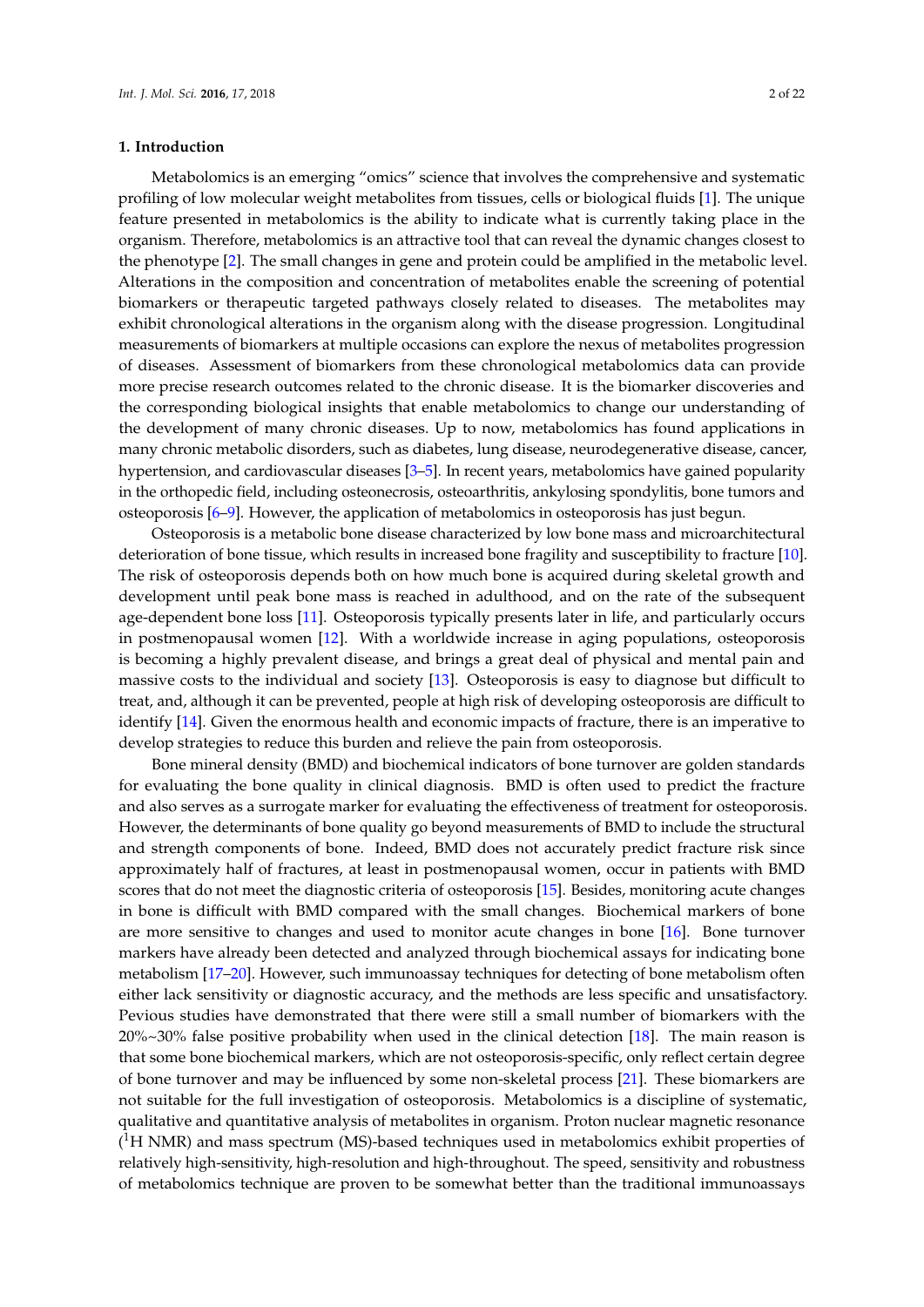or chemical-reaction detections. The fold changes of metabolites in the biological fluids were more significant than those bone turnover markers [22].

This review presents an overview of the developments in the field of metabolomics-based osteoporosis research. It includes the study subjects and sample preparation procedure, and follows by illustrating the metabolic biomarkers with the potentially predictive, diagnosis and pharmaceutical values in osteoporosis research, and then concludes the related metabolic signal pathway. Furthermore, we discuss the importance of chronological metabolomics data and the combination of multi-omics in fully understanding the mechanism of osteoporosis development.

### **2. Study Subjects**

Metabolomics studies for pharmaceutical purpose generally use biological fluids, which can provide an integrated view of the whole system biology. Urine and blood are commonly used in metabolomics studies because they contain a wide variety of metabolites, and hence can be collected more easily in disease diagnosis and clinical trials. For some special analyses, biological fluids are unable to give a perspective on local metabolism and microenvironment. Therefore, certain tissue extract samples are needed. It was reported that bone metabolism has a close relationship with kidney. Huang et al. have studied the metabolic profile of kidney tissue samples between sham group and osteoporotic animal model group [23]. In summary, the biological samples in regard to the metabolomics-based osteoporosis studies were mainly collected at three biological levels, namely cells, animals and clinical human.

### *2.1. Osteoclasts*

Bone is a metabolically active tissue in which the bone forming cells and bone resorbing cells are continuously functioning throughout life [24]. Receptor activator of NF-κB ligand (RANKL) can induce hematopoietic stem cell differentiate to mature osteoclast [25]. Osteoclasts consist of bone-degrading multinuclear cells are involved in the processes of fracture healing, mineral metabolism, bone remodeling and inflammation-induced bone resorption. Mouse RAW267.4 cell induced by RANKL was chosen as a model system to evaluate the effects of treatments on osteoclasts metabolism by Liu et al. They collected the cell lysates to study the metabolites changes in response to estradiol through metabolomics approach [26].

#### *2.2. Osteoporotic Animal Models*

The methods for establishing osteoporotic animal model are usually surgical removal of the ovaries, retinoic acid lavage, glucocorticoid intramuscular injection, dietary restrictions and immobilization. Among these methods, ovariectomized (OVX) and glucocorticoid induced rats are widely used in osteoporotic studies. After hormonal deprivation, accelerated bone turnover and bone loss can result in osteoporosis. The bilateral OVX rat is a classic animal model used to mimics postmenopausal osteoporosis because the removal of ovaries presents decreased levels of estrogen and progestrogen in humans [27]. At present, ovaries removal surgeries were conducted on C57BL/6J mice, ICR mice, SD rats and Wistar rats to study the metabolites changes with or without treatments (6–10 animals per group) through metabolomics approaches. In addition, glucocorticoid induced osteoporosis is the most important form of secondary osteoporosis because it can cause bone loss, indirectly aggravates bone absorption and directly suppresses the formation of new bone matrix [28]. Prednisolone induced Wistar and SD rats and dexamethasone induced Wistar rats were chosen as the glucocorticoid induced osteoporotic animal models (seven animals per group) in the present published metabolomics studies.

### *2.3. Postmenopausal Women*

Taking the practical situation into account, there are some important biological advantages for choosing human samples for metabolite profiling, such as the accessibility to large amounts,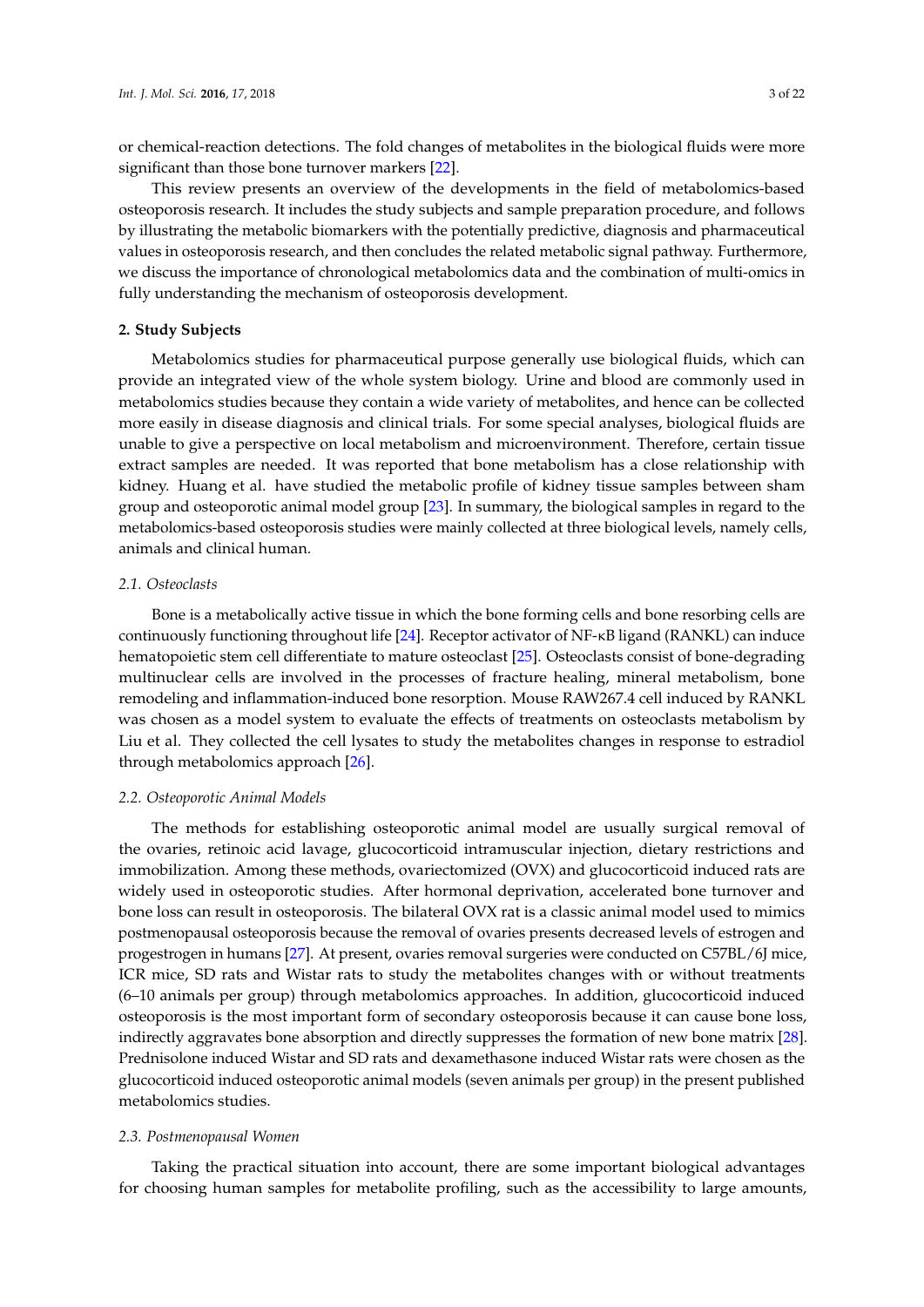and the full-view and clear understanding of the actual causes for disease progression [29]. Thus far, a total of two research papers were about metabolomics studies on osteoporosis with human samples. The advantages of population-based metabolomics study are not only the large sample size but also the encompassment of people with various statuses in terms of menopausal status and osteoporosis progression. However, the metabolites presented in clinical samples are always affected by many factors, including diets, use of hormone replacement therapy (HRT), physical activity, life style, medication, fracture history and other health disorders. Therefore, sample collections should be conducted with informative questionnaires and health check-ups to give the bases for subsequently establishing the enrollment criteria. Through the comparison of metabolic differences among different groups, researchers are able to identify specific and sensitive metabolites that would be used in the diagnosis and prognosis of osteoporosis. A study from Qi et al. involved 364 female subjects divided into four groups (premenopausal women with normal BMD, postmenopausal women with normal BMD, postmenopausal women with osteopenia and postmenopausal women with osteoporosis), from Jiangsu Province geriatric hospital, China [22]. They studied the connection between osteoporosis progression and BMD in postmenopausal women and discovered biomarkers that could distinguish low BMD from normal BMD. You et al. have conducted a cross-sectional metabolomics study encompassed 601 Taiwanese women in two groups, postmenopausal women respectively with high BMD or low BMD, from MJ Health Management Institution [30]. This study demonstrated that the selected biomarkers could indicate low BMD in postmenopausal women and it may be useful for predicting the risk of osteoporosis in postmenopausal women at early age.

#### **3. Sample Preparation**

Over the past ten years, <sup>1</sup>H NMR, GC/MS (gas chromatography/mass spectrometer) and LC/MS (liquid chromatography/mass spectrometer) have emerged as the main tools in metabolomics platform. Each analysis technique provides broad coverage of metabolites when employed in metabolomics studies. The sample preparation procedure is crucial for the detection of metabolites naturally occurring in the biological samples. The choice for sample preparation method affects both the observed metabolite profile and the data quality. Therefore, the ideal sample preparation protocol should be non-selective as far as possible to ensure adequate coverage of metabolites, be simple and fast to enable the high-throughput, be reproducible and with high recovery, and be ensured of the stability of most compounds [31,32]. Metabolites preparation strongly depends on the type of biological medium, and also on the chemical structures and types of the metabolites to be preferably detected [33].

The main sample preparation procedures for  ${}^{1}H$  NMR, GC/MS and LC/MS analyses of the osteoporosis related biological matrix are listed in Table 1. Urine samples were commonly diluted with pure water and/or just centrifuged without any dilution treatments. Plasma and serum samples, protein-rich biological fluids, were deproteinized by organic solvents such as methanol and acetonitrile. For GC/MS analysis, the serum and plasma samples also need to be derivatized with silylating reagent like *N*-methyl-*N*-(trimethylsilyl) trifluoroacetamide (MSTFA) to increase the metabolites' volatility and stability. For osteocyte samples, after having been centrifuged to separate cells from supernatant, the cell pellets were resuspended in water and then sonicated to disrupt cell membranes and extracted by cold mixture of methanol and water. Kidney tissues firstly had to be quickly collected and homogenized in cold methanol. A chloroform–methanol mixture was used to remove the polar fraction from insoluble lipids. After completing the above-mentioned extraction procedure, samples were diluted in the mobile phase or centrifuged, evaporated to dryness and finally resuspended in a compatible solvent with further injection into the  $LC/MS$  system. For  ${}^{1}H$  NMR analysis, the sample preparation was relative simple as compared to that of GC/MS and LC/MS analysis. The protein in the blood samples was ultra-filtrated through a high molecular weight cut-off filter. The pH value of samples has a significant influence on the chemical shifts observed in the NMR spectrum, so it is important to control the pH of the biological fluid samples. Phosphate buffer (pH 6.8) was often used in order to provide a stable environment for urine samples.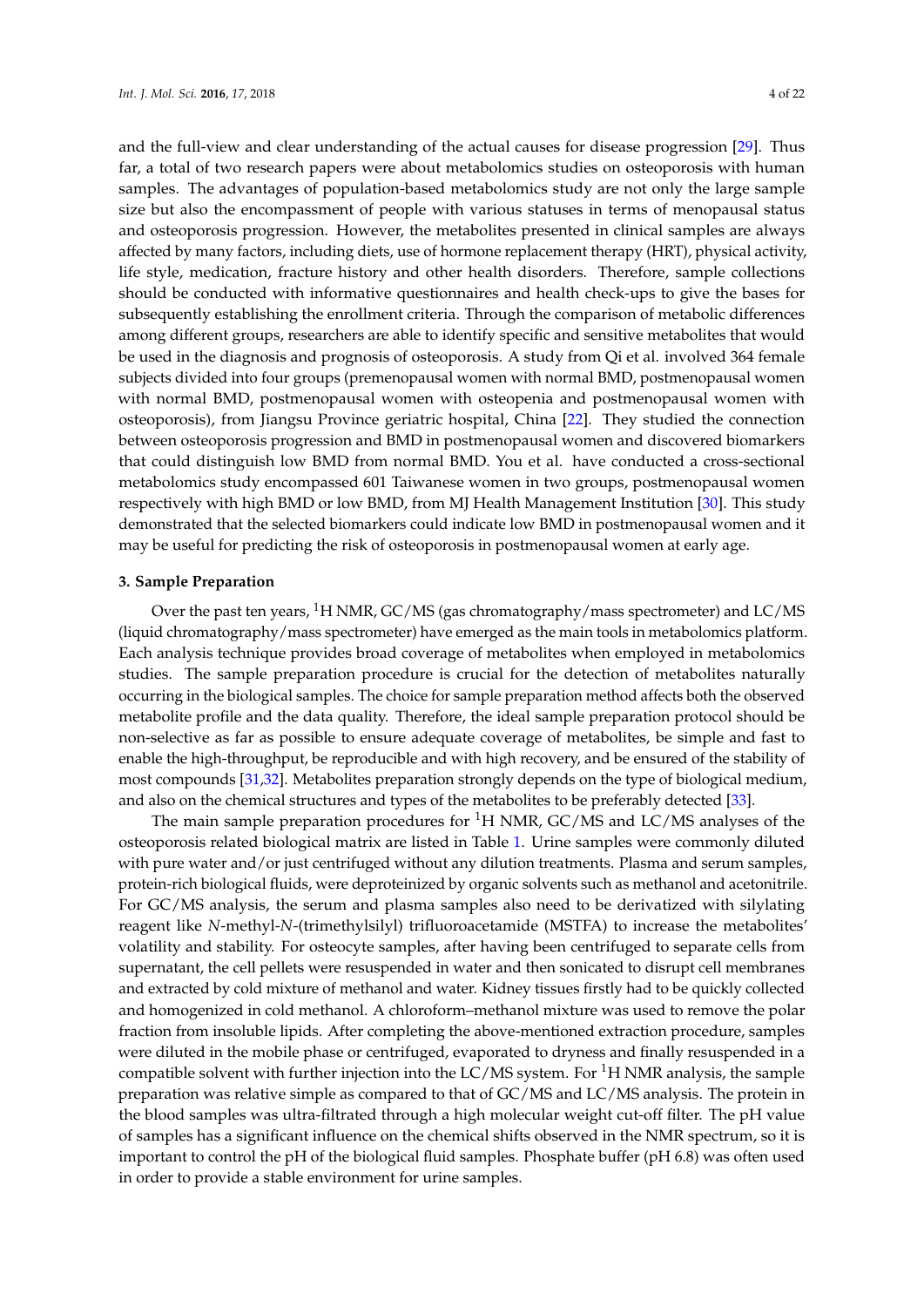Table 1. The sample preparation procedures for GC/MS, <sup>1</sup>H NMR, and LC/MS analysis in metabolomics-based osteoporosis studies.

| <b>Detection Method</b> | <b>Biological Sample</b> | Sample Source             | <b>Sample Preparation Procedures</b>                                                                                                                                                                                                                                                                                                                                                                                                                                                                                 | References        |
|-------------------------|--------------------------|---------------------------|----------------------------------------------------------------------------------------------------------------------------------------------------------------------------------------------------------------------------------------------------------------------------------------------------------------------------------------------------------------------------------------------------------------------------------------------------------------------------------------------------------------------|-------------------|
| GC/MS                   | Plasma                   | OVX SD rats               | <b>Deproteinization</b> : plasma:methanol = 1:4 ( $v/v$ ), containing the internal standard myristic-1, 2- <sup>13</sup> C <sub>2</sub> acid<br><b>Centrifugation:</b> $12,000 \times g$ for 10 min<br>Dryness: under vacuum in speedvac concentrator<br>Methoxylation: added methoxyamine in pyridine and performed at room temperature for 16 h<br><b>Derivation:</b> added MSTFA with 1% TMCS and reacted at room temperature for 1 h<br>Addition of external standard: added heptane containing methyl myristate | $\left[34\right]$ |
|                         | Serum                    | Human                     | <b>Deproteinization</b> : serum:methanol = 1:4 ( $v/v$ ), containing the internal standard myristic-1, 2- <sup>13</sup> C <sub>2</sub> acid<br><b>Centrifugation:</b> 20,000 $\times$ g for 10 min<br>Dryness: under vacuum in speedvac concentrator<br>Methoxylation: added methoxyamine in pyridine and incubated at room temperature for 16 h<br><b>Derivation:</b> added MSTFA with 1% TMCS and reacted at room temperature for 1 h<br>Addition of external standard: added heptane containing methyl myristate  | $[22]$            |
| ${}^{1}$ H NMR          | Plasma                   | OVX SD rats               | <b>Mixture:</b> TSP:plasma: $D_2O = 1:3:2 (v/v/v)$<br>Centrifugation: 14,000 rpm for 8 min                                                                                                                                                                                                                                                                                                                                                                                                                           | $[35]$            |
|                         | Serum                    | OVX SD rats               | Centrifugation: 14,000 rpm for 8 min<br>Addition of internal standard: final DSS concentration to1.0 mM                                                                                                                                                                                                                                                                                                                                                                                                              | $[36]$            |
|                         | Serum                    | OVX C57BL/<br>6JNarl mice | Centrifugation: at maximum speed for 20 min<br>Filtration: filtered through Amicon 3000 molecular weight cutoff filters<br>Addition of internal standard: final DSS concentration to 4.8 mM<br>pH value adjustment: 6.8                                                                                                                                                                                                                                                                                              | $[37]$            |
|                         | Urine                    | OVX SD rats               | <b>Dilution:</b> urine:PBS = 1:1 $(v/v)$<br>Centrifugation: 14,000 rpm for 8 min<br>Addition of internal standard: final DSS concentration to 0.5 mM                                                                                                                                                                                                                                                                                                                                                                 | [36, 38]          |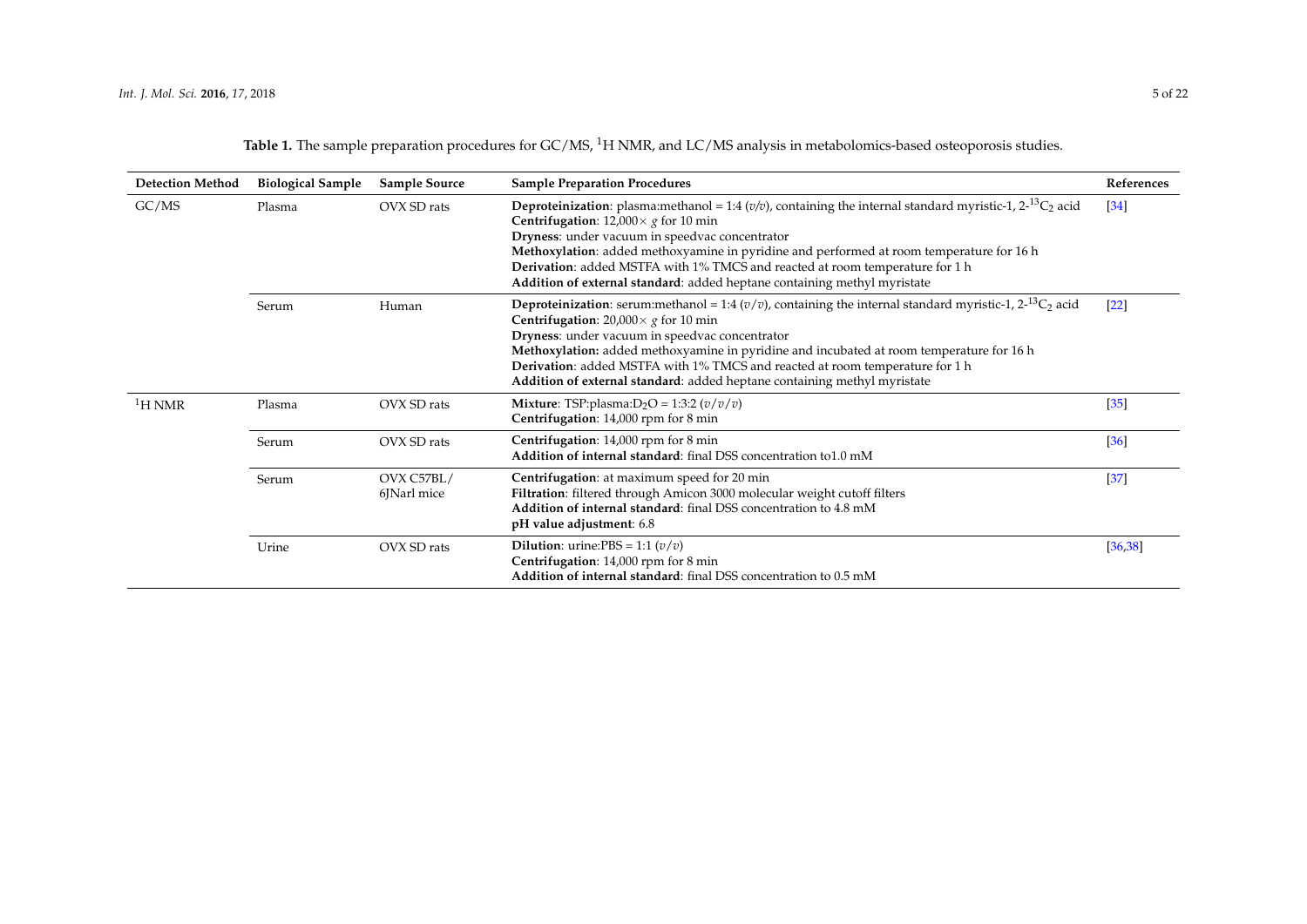| <b>Detection Method</b> | <b>Biological Sample</b>  | <b>Sample Source</b>                               | <b>Sample Preparation Procedures</b>                                                                                                                                                                                                                                                                                                                                                                                                                                                                                                             | References |
|-------------------------|---------------------------|----------------------------------------------------|--------------------------------------------------------------------------------------------------------------------------------------------------------------------------------------------------------------------------------------------------------------------------------------------------------------------------------------------------------------------------------------------------------------------------------------------------------------------------------------------------------------------------------------------------|------------|
| LC/MS                   | Plasma                    | Prednisolone<br>induced Wistar<br>rats/OVX SD rats | <b>Deproteinization</b> : plasma:acetonitrile/methanol = 1:2/1:3 $(v/v)$ , mixed and vortexed<br><b>Homogenization:</b> homogenized for 3 min by using a mixer mill and was kept at $-20$ °C for 1 h<br>Centrifugation: 13,000/12,000 rpm for 10 min, passed through a 0.2 µm PTFE filter<br>Dryness: at 4 $^{\circ}$ C under a gentle stream of nitrogen/dried with a speed vacuum machine<br><b>Reconstitution:</b> reconstituted in acetonitrile-water (1:9, $v/v$ ), vortexed for 30 s/dissolved in methanol<br>Filtration: syringe-filtered | [39, 40]   |
|                         | Serum                     | Prednisolone<br>induced SD rats                    | <b>Deproteinization</b> : plasma:acetonitrile = 1:3 $(v/v)$ , mixed and vortexed<br>Centrifugation: 13,000 rpm for 10 min<br>Dryness: under a gentle stream of nitrogen<br><b>Reconstitution</b> : reconstituted in acetonitrile-water (1:9, $v/v$ ), vortexed for 30 s                                                                                                                                                                                                                                                                          | $[41]$     |
|                         | Urine                     | Prednisolone<br>induced SD rats                    | <b>Dilution:</b> urine: water = 1:1 $(v/v)$<br>Centrifugation: at 13,000 rpm for 10 min<br>Filtration: filtered through 0.22 um membrane filter                                                                                                                                                                                                                                                                                                                                                                                                  | $[41]$     |
|                         | Cell extracts             | RNAKL induced<br>Mouse RAW 264.7                   | Cell quenching: washed with PBS, scraped, centrifuged, washed, resuspended in water<br>Cell disruption: using an Ultrasonic cell pulverizer<br>Centrifugation: at 12,000 rpm for 10 min<br>Extraction: using cold methanol/water $(4:1, v/v)$ to extract metabolites<br>Centrifugation: at 12,000 rpm for 10 min<br>Dryness: under vacuum<br>Reconstitution: resuspended in 5% acetonitrile                                                                                                                                                      | [26]       |
|                         | Kidney tissue<br>extracts | Prednisolone<br>induced<br>Wistar rats             | <b>Homogenization:</b> tissue: methanol = $125:1\,\text{(mg/mL)}$ in ice-water bath<br><b>Centrifugation:</b> 13,000 rpm for 10 min at 4 $^{\circ}$ C<br><b>Extraction:</b> supernatant:water = 1:2 ( $v/v$ ), vortexed, chloroform: methanol = 2:1 ( $v/v$ ) added<br>Centrifugation: 3500 rpm for 10 min<br>Dryness: 40 °C under nitrogen<br>Reconstitution: dissolved in methanol, vortexed, centrifuged at 13,000 rpm for 10 min                                                                                                             | $[23]$     |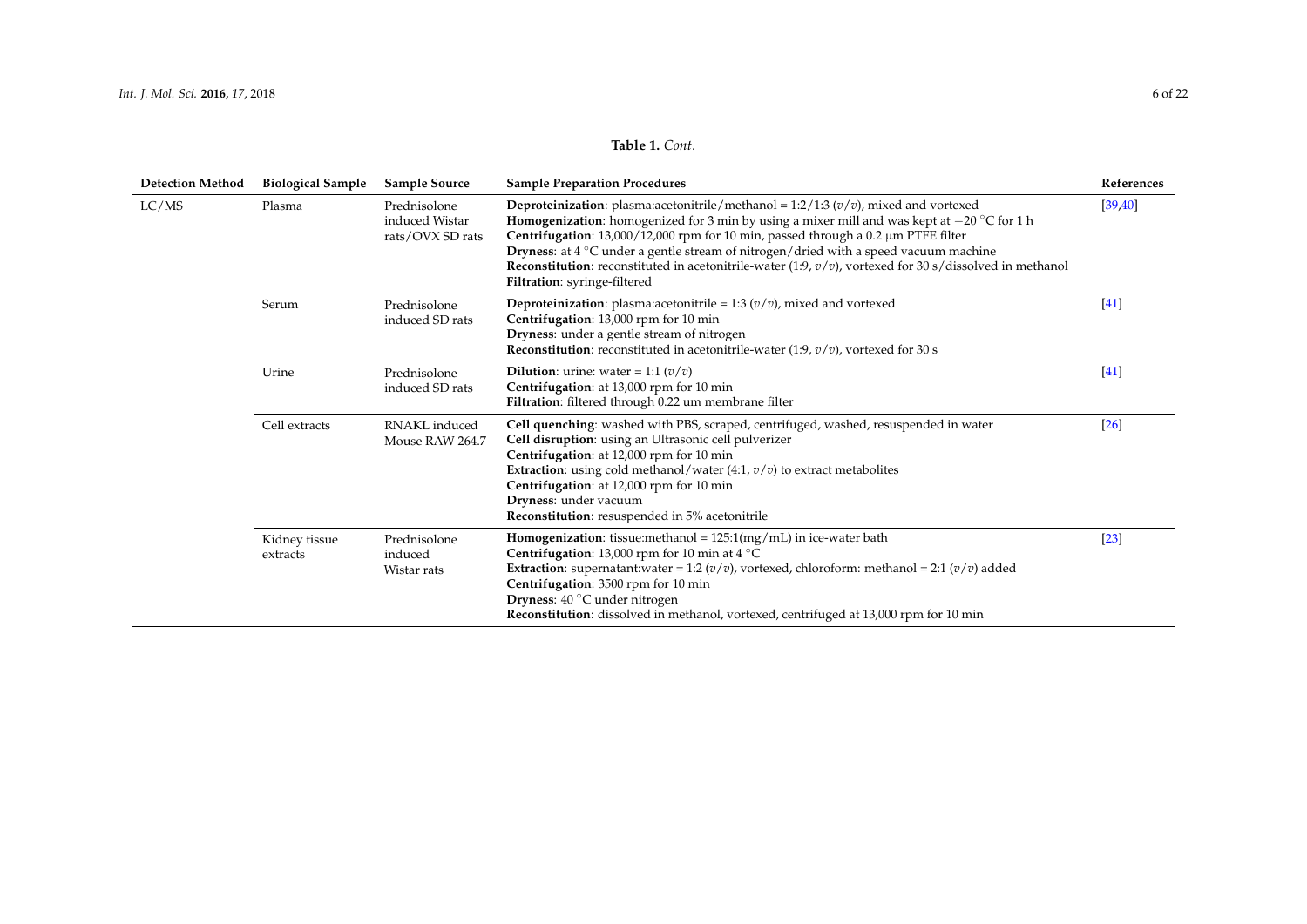### **4. The Biomarkers and Their Potential Values in Osteoporosis Research**

Huge amounts of multidimensional data were obtained by spectra analysis. Uncovering the underlying biological information is the key task and major challenge in metabolomics. Handling the acquired multidimensional data and searching the differentiated features between data from different groups can be accomplished by multivariate statistical methods and pattern recognition programs. In chemometric analysis, NMR or MS signals are just numeric values that do not mean anything by themselves. Assignment is an essential step in giving metabolomics data true biological meaning. The inherited purpose of spectral analysis by pattern recognition is not to identify any metabolites, but rather to interpret the specific categories, pathological conditions or disease states. Precision biomarkers are needed in order to improve diagnosis and prognosis, guide molecularly targeted therapy, and investigate therapeutic response and outcomes [42,43]. Metabolomics method based on NMR and MS holds special promise as a useful tool for biomarkers discovery in clinical practice. The identified potential biomarkers in metabolomics-based osteoporosis have been summarized in Table 2.

### *4.1. Potential Application in Prediction of Osteoporosis*

Metabolic alterations associated with disease progression can be caused either by external factors or internal dysfunctions [44]. Since early intervention programs are likely to be most effective in the progression of osteoporosis, the discovery of highly sensitive biomarkers for the early diagnosis of different pathologies related to the osteoporosis process is extremely important. Among the strategies for the management of osteoporosis, nutrition plays an important preventive role in contributing to peak bone mass acquisition during childhood and adulthood, and in attenuation of bone loss with age, thus potentially prolonging the period before diagnosis of osteoporosis or risk of fracture. Metabolomics provides the opportunity to monitor small changes in metabolites which may not yet manifest themselves in terms of changes in BMD or structure changes. It was experimentally reported that alterations in metabolome might precede bone loss after ovariectomy-induced estrogen-depletion in rodents  $[34]$ . You and colleagues applied  ${}^{1}H$  NMR-based metabolomics approach to identify some predicting biomarkers for characterizing low BMD in postmenopausal women at an early age [30]. Early diagnosis is of utmost importance because many of the complications associated with the development of osteoporosis can be decreased through early intervention. In addition, metabolomics can monitor the minor changes of metabolites from the healthy status to osteopenia to osteoporosis, and assist in the discovery of the biomarkers that are closely associated to such metabolites transformation. One of the main challenges in preventing osteoporosis is to accurately identify people who are at risk for subsequent fracture. The changes on the metabolites can give some instructions to adopt earlier interventions for delaying the occurrence of osteoporosis.

### *4.2. Potential Application in Diagnosis of Osteoporosis*

When applying the outcomes of metabolomics in diagnosing diseases, the ultimate aim will be accurate recognition and classification of which progression the disease belongs to. That means the metabolic profiling analysis should distinguish between disease people and health people and clearly judge the disease progression. Lee et al. have shown metabolic differences between OVX SD rats and sham rats based on GC/MS spectra of plasma samples through data analysis using principal component analysis (PCA) and partial least squares-discriminate analysis (PLS-DA). Three potential biomarkers were mainly identified as lower concentrations of phenylalanine, tryptophan and butyric acid [39]. Ma et al. compared metabolic perturbations, as measured by GC/MS, between OVX SD rats and sham rats. PCA and PLS-DA were employed for data analysis and potential biomarkers identification. The results indicated that elevated arachidonic acid, homocysteine, ethanedioic acid, oleic acid, glyceric acid, uric acid, glyceric acid, and octadecadienoic acid, and decreased alanine, malic acid, citric acid, and docosahexaenoic acid presented in the metabolic profile [45].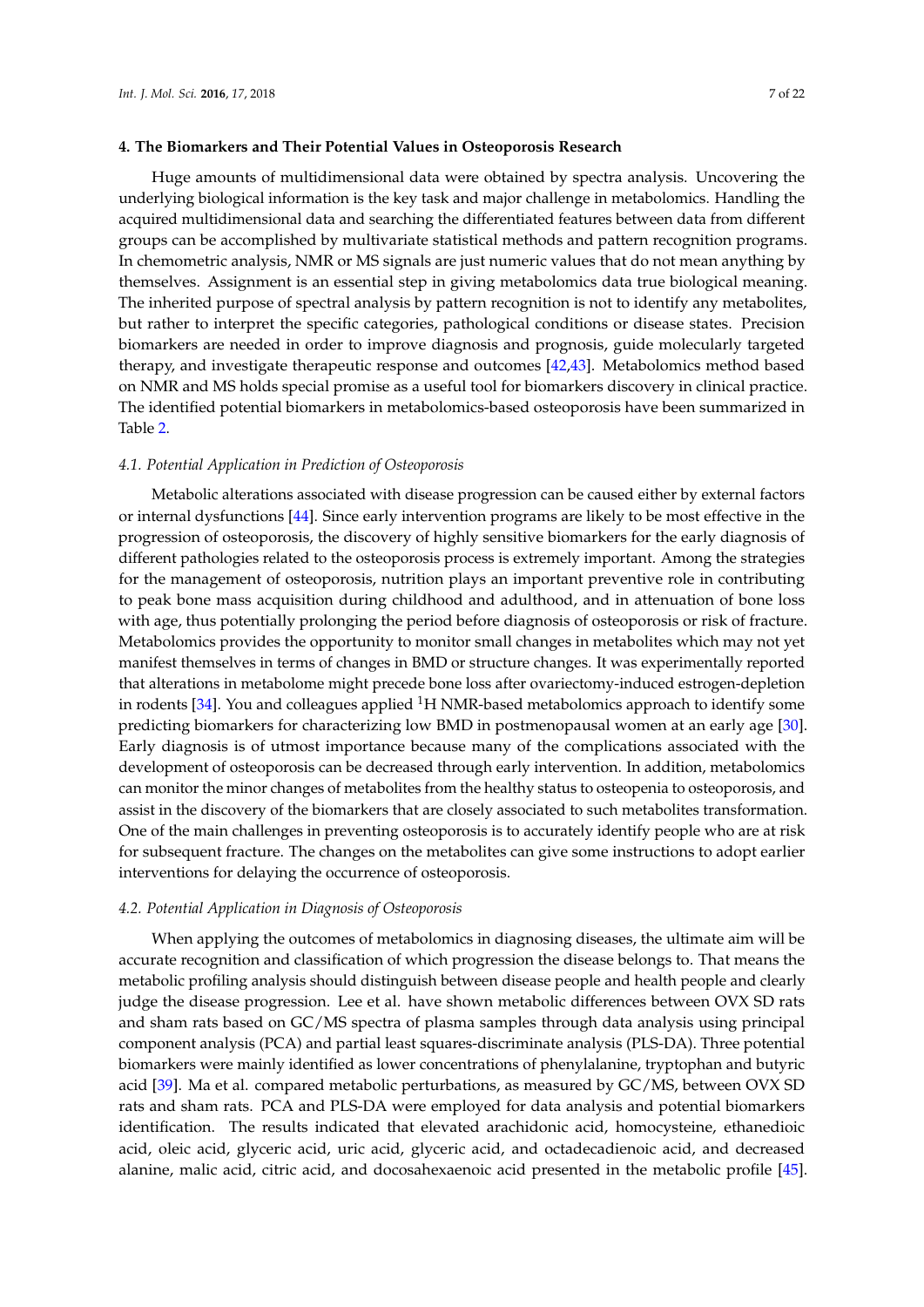The analysis of the metabolic fingerprinting between OVX SD rat model and sham rat showed that the metabolites of elevated arachidonic acid, actadecadienoic acid, valine, leucine, isoleucine, homocysteine, hydroxyproline, and 3-hydroxybutyric acid, and decreased docosahexaenoic acid, dodecanoic acid, and lysine by GC/MS, PCA and PLS-DA analysis [34]. In summary, these studies showed that metabolic alterations are associated with osteoporosis, and metabolomics platform can play important roles in investigating osteoporosis. However, some studies showed the different conclusions. These disparities may be due to the differences between epidemiological and experimental studies, including the confounding effects existing in sample preparation, detection and data analysis.

### *4.3. Potential Application in Therapeutics of Osteoporosis*

The administration of a given therapy will produce metabolic changes that can be associated with either the expected response to the therapy or side-effects derived from treatments [46]. Currently, studies investigating the effects of the treatments for osteoporosis from metabolomics perspective have mainly been conducted in three types of drug origin, including estrogen derivatives, diphosphate and Traditional Chinese Medicine (TCM) extracts. Metabolomics can be applied in the osteoporosis studies for evaluations of the side effect, therapeutic effect, and dosage effect of certain treatments. The treatments for osteoporosis and menopause-related syndromes evaluated by metabolomics approaches are listed in Table 3.

### 4.3.1. Estrogen Derivatives

Estrogens play critical roles in the maintenance of bone density. Estrogen deficiency results in increased incidence of osteoporosis. HRT is currently considered as the most effective treatment to prevent osteoporosis. However, this approach is not very popular among women in view of the unfavorable outcomes. Accordingly, a series of hormonal preparations have been designed to reduce the adverse effects of estrogen. Liu et al. addressed the molecular mechanism of nilestriol, widely used to improve menopausal dysfunctions, on OVX rats from a metabolomics perspective [36]. Liu et al. investigated the metabolite response to 17-β-estradiol in mouse osteoclasts used metabolomics strategy [26]. Phytoestrogens, which are non-steroidal plant-derived compounds, may provide postmenopausal women with an additional practical and safe alternative [47]. Zhu et al. explored the anti-osteoporotic effect of genistein, a kind of phytoestrogens, on OVX rats through serum metabolic profile [48].

### 4.3.2. Bisphosphonates

Biophophonates are carbon-substituted pyrophosphate analogues that exhibit high affinity for hydroxyapatite, inhibit bone resorption, and used in the treatment and prevention of bone disease [49]. Alendronate sodium, a nitrogen-containing bisphosphonate, is widely used for the prevention and treatment of osteoporosis. Chen and coworkers revealed that alendronate had profound effects on the serum metabolites in the OVX mice with significantly higher concentrations of 3-hydroxybutyrate, taurine, allantoin, acetate, and ethanol, as well as lower concentration of aspartate, associated with energy metabolism [37]. Evidence for the protective role of strontium fructose 1,6-diphosphate (FDP-Sr) against bone loss is by stimulating bone formation and suppressing bone absorption [50]. Ma et al. have declared that the metabolomics methods provided new potential biomarkers relating to the anti-osteoporotic mechanism and side effects of FDP-Sr against bone loss [45].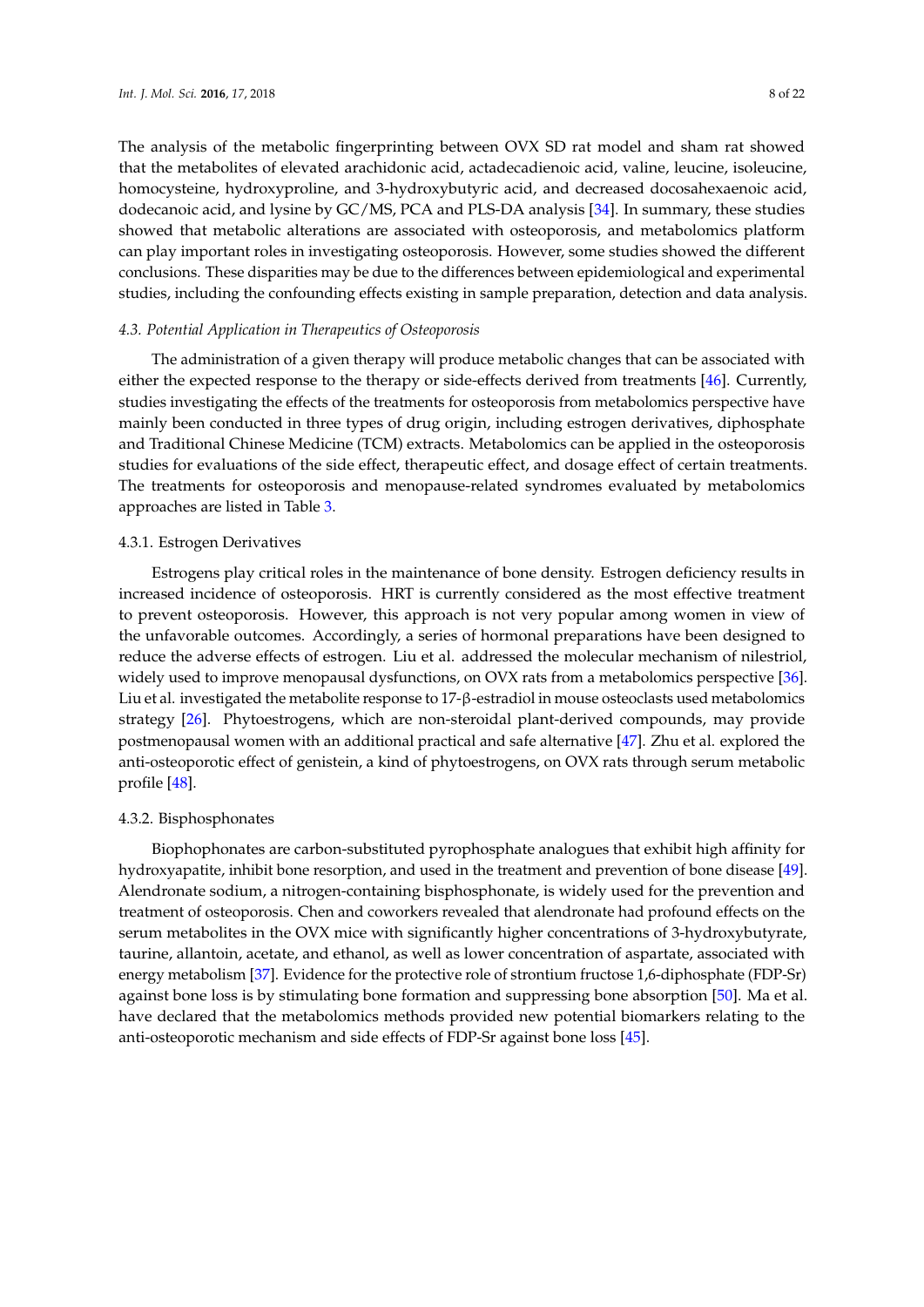| <b>Table 2.</b> The biomarkers and related metabolic pathways in osteoporosis by metabolomics approaches. |  |  |
|-----------------------------------------------------------------------------------------------------------|--|--|
|-----------------------------------------------------------------------------------------------------------|--|--|

| <b>Biological Sample</b> | <b>Sample Source</b>                      | <b>Detective Method</b> | Change Trend in Osteoporosis Group                                                                                                                                                                             | Related Metabolic Pathways                                                                                          | References |
|--------------------------|-------------------------------------------|-------------------------|----------------------------------------------------------------------------------------------------------------------------------------------------------------------------------------------------------------|---------------------------------------------------------------------------------------------------------------------|------------|
| Plasma                   | Prednisolone<br>induced Wistar rats       | LC/MS                   | ↑ LysoPCs (C16:0, C18:0, C18:1 and C18:2),<br>phenylalanine, tryptophane                                                                                                                                       | Oxidative system, tryptophane<br>metabolism, phenylalanine metabolism                                               | $[40]$     |
|                          | OVX SD rats                               | GC/MS                   | ↑ arachidonic acid, actadecadienoic acid, valine, leucine,<br>isoleucine, homocysteine, hydroxyproline, 3-hydroxybutyric acid<br>↓ docosahexaenoic acid, dodecanoic acid, lysine                               | Fatty acid metabolism, amino acid<br>metabolism                                                                     | $[34]$     |
|                          | OVX SD rats                               | ${}^{1}$ H NMR          | ↑ lactate, acetone, ethonal<br>↓ glucose, choline/phosphatidylcholine, vLDL/LDL, HDL/LDL,<br>alanine, lipoprotein, fatty acid                                                                                  | Glucose metabolism, lipid metabolism                                                                                | $[35]$     |
|                          | OVX SD rats                               | 1H NMR                  | ↑ LDL/vLDL, choline, lactate, lipids, acetoacetate<br>$\downarrow$ alanine                                                                                                                                     | Lipid metabolism, amino acid metabolism,<br>energy metabolism, oxidative system                                     | [51]       |
|                          | Postmenopausal<br>woman                   | ${}^{1}$ H NMR          | ↑ acetate, glutamine<br>↓ glucose, vLDLs, lactate, acetone, lipids,                                                                                                                                            | Pyruvate metabolism, fatty acid<br>metabolism, carbohydrate metabolism,<br>D-glutamine and D-glutamate metabolism   | [30]       |
| Serum                    | OVX C57BL/<br>6JNarl mice                 | ${}^{1}$ H NMR          | ↑ 2-oxoglutarate, fumarate, taurine, glucose<br>↓ dimethylamine, allantoin, ethanol, glycine, citrate, succinate,<br>malate, 3-hydroxybutyrate, acetate                                                        | Energy metabolism, TCA cycles, amino<br>acid metabolism                                                             | $[37]$     |
|                          | OVX SD rats                               | LC/MS                   | ↑ arachidonic acid<br>↓ eicosapentaenoic acid, ergocalciferol, cholecalciferol                                                                                                                                 | Lipid and fatty acid metabolism                                                                                     | $[48]$     |
|                          | OVX SD rats<br>(6 weeks)<br>post-surgery) | GC/MS                   | ↑ cholesterol, glycerol, octadecadienoic acid, 3-hydroxy-butanoic<br>acid, glucose, isoleucine, valine, leucine, glycie<br>↓ glyceraldehyde 3-phosphate, alanine, arabinofuranose                              | Glucose metabolism, lipid metabolism,<br>amino acid metabolism                                                      | [52]       |
|                          | Prednisolone<br>induced SD rats           | LC/MS                   | ↑ arginine, valine, phenylalanine, tryptophan lypsoPCs<br>(C20:4, C16:0, C18:1, and C18:0)<br>$\downarrow$ creatine                                                                                            | Amino acid and lipid metabolism                                                                                     | $[41]$     |
|                          | OVX SD rats                               | ${}^{1}$ H NMR          | † acetate, betaine, carnitine, choline, creatine, creatinine, glycine,<br>glucose, glutamate, histidine, lysine, ornithine, proline<br>↓ 3-hydroxybutyrate, alanine, formate, glutamine,<br>taurine, threonine | Glycolysis and gluconeogenesis,<br>methionine cycle, fatty acid metabolism,<br>one-carbon unit pathways, urea cycle | $[36]$     |
|                          | <b>OVX ICR</b> mice                       | ${}^{1}$ H NMR          | ↑ LDL/vLDL, glucose, lactate, lipids, NAc/OAc                                                                                                                                                                  | Lipid and energy metabolism                                                                                         | $[53]$     |
|                          | Postmenopausal<br>with osteoporosis       | GC/MS                   | ↑ linoleic acid, oleic acid, arachidonic acid, 11, 14-eicosadienoic<br>acid, eicosapentaenoic acid, tryptophan<br>↓3-hydroxy-L-proline                                                                         | Lipid metabolism, amino acid metabolism,<br>energy metabolism                                                       | $[22]$     |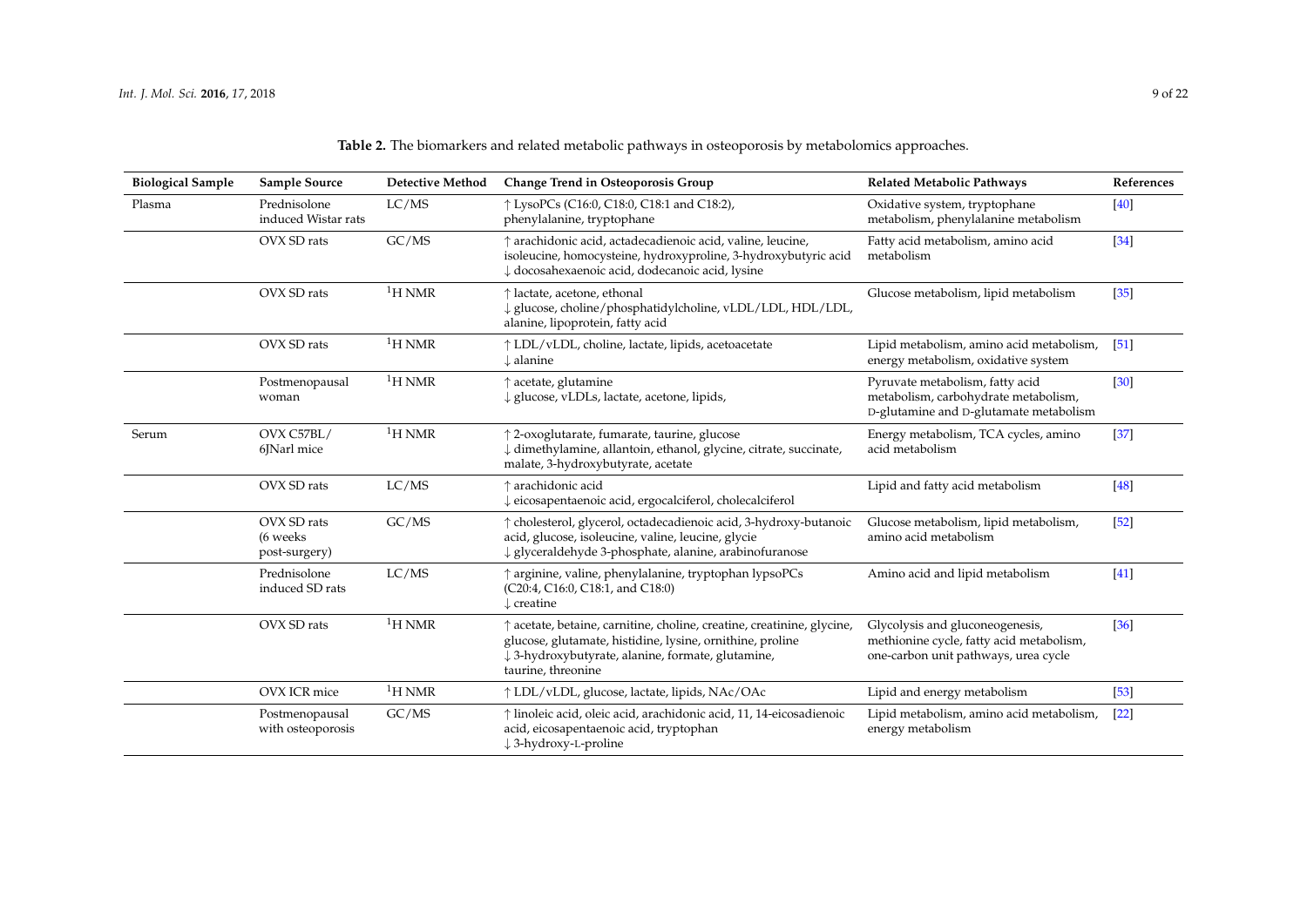| <b>Biological Sample</b> | <b>Sample Source</b>                | <b>Detective Method</b> | <b>Change Trend in Osteoporosis Group</b>                                                                                                                                                                                                       | <b>Related Metabolic Pathways</b>                                                              | References |
|--------------------------|-------------------------------------|-------------------------|-------------------------------------------------------------------------------------------------------------------------------------------------------------------------------------------------------------------------------------------------|------------------------------------------------------------------------------------------------|------------|
| Urine                    | Dexamethasone<br>induced SD rats    | LC/MS                   | ↑ tryptophan, asparagines, arginine, GPCho<br># taurine, saccharopine, glucose, leucine                                                                                                                                                         | Amino acid and phospholipid metabolism                                                         | [54]       |
|                          | Prednisolone<br>induced Wistar rats | LC/MS                   | ↑ phenylalanine, creaol sulfate, phenaceturic acid<br>creatinine, citric acid, azelaic acid, hippurate, tryptophan,<br>indoxyl sulfate                                                                                                          | Amino acid metabolism, energy<br>metabolism, gut microflora,<br>oxidative system               | $[55]$     |
|                          | OVX C57BL/<br>6 Narl mice           | $\rm ^1H$ NMR           | ↑ glucose, acetyl-glucoprotein, glycine<br>$\downarrow$ isoleucine, glutamate, glucose                                                                                                                                                          | Carbohydrate metabolism, lipid<br>metabolism, amino acid metabolism                            | [51]       |
|                          | OVX SD rats                         | ${}^{1}$ H NMR          | ↑ 3-indoxylsulfate, allantoin, betaine, carnitine, creatinine,<br>glutamine, glycine, hippurate, lysine, methylhistidine, β-alanine<br>2-oxoglutarate, acetate, citrate, fumarate, methionine,<br>N,N-dimethylglycine, succinate, taurine, TMAO | TCA cycle, methionine cycle, fatty acid<br>metabolism, one-carbon unit pathways,<br>urea cycle | [36]       |
| Kidney tissue            | Prednisolone<br>induced Wistar rats | LC/MS                   | ↑ phenylalanine, lypsoLCs (C16:0 and C18:0),<br>dihydrosphingosines (C16 and C18), phytosphingosines<br>$(C18 \text{ and } C20)$                                                                                                                | Phenylalanine metabolism, sphingolipid<br>metabolism, amino acid metabolism,<br>kidney damage  | [23]       |

↑ represents the up-regulated trend; ↓ represents the down-regulated trend.

### **Table 3.** Treatments for osteoporosis evaluated by metabolomics approaches.

| <b>Classifications</b> | <b>Treatments</b>               | <b>Sample Sources</b>            | <b>Biological Samples</b> | Purposes                                   | References        |
|------------------------|---------------------------------|----------------------------------|---------------------------|--------------------------------------------|-------------------|
| Estrogen and           | Nilestriol                      | OVX SD rats                      | Serum/urine               | Regulation of estrogen deficiency disorder | [36]              |
| estrogen derivatives   | 17-β-Estradiol                  | Mouse osteoclast cells           | Cell extracts             | Inhibition of the activity of osteoclasts  | [26]              |
|                        | 17-β-Estradiol                  | OVX SD rats                      | Serum                     | Improvement of estrogen deficiency status  | [48]              |
|                        | Genistein                       | OVX SD rats                      | Serum                     | Improvement of estrogen deficiency status  | $[48]$            |
| Bisphosphonates        | FDP-Sr                          | OVX SD rats                      | Plasma                    | Anti-osteoporosis efficacy                 | $[45]$            |
|                        | Fosamax                         | OVX C57BL/6JNarl mice            | Serum                     | Anti-osteoporosis efficacy                 | $\left[37\right]$ |
| TCM or herbal          | Rhizoma Drynariae extract       | Prednisolone induced Wistar rats | Plasma                    | Anti-osteoporosis efficacy                 | $[40]$            |
| formula extracts       | Rhizoma Drynariae extract       | Prednisolone induced Wistar rats | Kidney tissue extracts    | Anti-osteoporosis and replenish the kidney | $[23]$            |
|                        | Rhizoma Drynariae extract       | Prednisolone induced rats        | Urine                     | Anti-osteoporosis efficacy                 | $[55]$            |
|                        | Gushudan extract                | Prednisolone induced SD rats     | Serum/urine               | Anti-osteoporosis efficacy                 | [41]              |
|                        | Er-Xian decoction               | OVX SD rats                      | Plasma/urine              | Anti-osteoporosis efficacy                 | $\sqrt{51}$       |
|                        | Hypericum perforatum L. extract | OVX SD rats                      | Serum/urine               | Relieve menopausal syndromes               | $[38]$            |
|                        | Velvet collagen hydrolysate     | Dexamethasone induced SD rats    | Urine                     | Anti-osteoporosis efficacy                 | $[54]$            |
|                        | Rubus coteanus Vinegar          | OVX SD rats                      | Plasma                    | Anti-osteoporosis efficacy                 | $\left[39\right]$ |
|                        | Icariin from Epimedii Folium    | OVX ICR mice                     | Serum                     | Anti-osteoporosis efficacy                 | $[53]$            |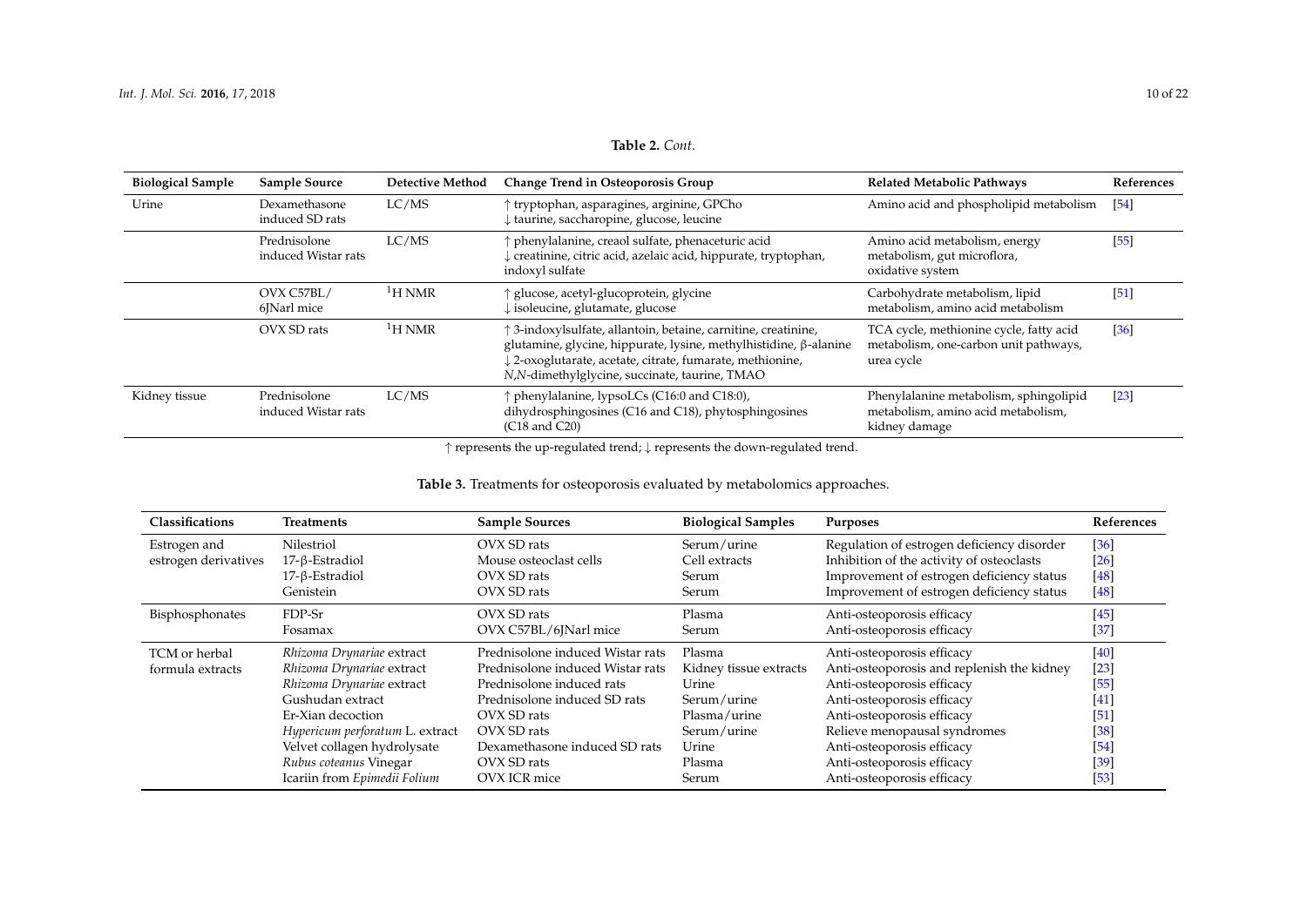### 4.3.3. TCM and Herbal Formula Extracts

TCM, containing multiple biologically active compounds, has been used for centuries in China to cure of various illnesses based on the concept of multi-component interaction. Metabolomics can provide an opportunity to discover metabolic biomarkers through the systematic analysis of metabolites alterations caused by the administration of TCM on certain diseases [56–58]. In China, therapies with TCM or herbal formula extracts are popular alternatives for prevention, management and treatment of menopausal syndrome, osteoporosis and other bone related diseases in both experimental studies and clinical trials. Er-Xian decoction, a popular Chinese medicinal formula comprised of *Epimedium brevicornum* Maxim, *Curculigo orchioides* Gaertn, *Anemarrhena asphodeloides* Bge, *Phellodendron chinense* Schneid, *Morinda officinalis* How, and *Angelica sinensis* Diels in a compositional ratio of 9:9:6:6:9:9, has been widely used for treating osteoporosis and relieving menopausal syndrome [59–62]. Xue et al. demonstrated that the administration of Er-Xian extracts could provide satisfactory effects on OVX rats through the metabolomics analysis [51]. Gushudan, which consists of *Herba Epimedii*, *Fructus Cnidii*, *Rhizoma Drynariae*, and *Radix Miltiorrhizae* at a ratio of 2:1:1:1, has been accepted as a traditional formula for kidney-tonifying and bone-strengthening [63]. Huang et al. assessed the efficacy of Gushudan on prednisolone-induced osteoporotic rats based on integrated serum and urinary metabolomics analysis [41]. *Rhizoma Drynariae* has effective functions of replenishing the kidney, strengthening the bones, promoting the healing fracture, treating osteoporosis and relieving pain [64]. The research groups of Huang, Zhang, and Liu, respectively, studied the anti-osteoporotic effects of *Rhizoma Drynariae* extracts on the prednisolone induced rats of the kidney tissue, urine and plasma samples by conducting metabolites analysis [23,40,55]. In TCM theory, it is believed that the kidney controls the bones. Deer antler base is used to tonify the kidney and strengthen bones and muscles for the prevention and treatment of osteoporosis in TCM [65,66]. Li et al. investigated the anti-osteoporosis effect of velvet collagen hydrolysate by metabolomics study [54]. Vinegar, which is a rich source of minerals, could enhance intestinal calcium absorption and reduce bone turnover in preventing osteoporosis [67]. Lee et al. found that the *Rubus coreanus* vinegar could be served as a potential dietary supplement to counter the progression of osteoporosis as for the metabolomics results revealed that the metabolites in the plasma returned to a normal level in OVX rats after the administration of *Rubus coreanus* vinegar [39].

### 4.3.4. Calcium, Vitamin  $D_3$  and Exercise

Exercise and calcium plus vitamin D have proven to be important, modifiable lifestyle factors for the prevention and management of osteoporosis in older people [68–70]. Sheedy et al. used <sup>1</sup>H NMR-based metabolomics approach to analyze urine samples from participants recruited for an 18-month, randomized controlled trial of a multi-component progressive resistance training exercise program and calcium–vitamin  $D_3$  fortified milk consumption in healthy, community-dwelling, middle-aged and older men [71]. The result revealed that there were no distinct changes in the urinary metabolome in response to calcium–vitamin  $D_3$  intervention, while significant metabolites alterations following the exercise intervention was observed. The exercise intervention had a marked effect on the urine metabolome, notably a reduction in creatinine, and increase in choline, guanidinoacetate, and hypoxanthine. The other community-based studies also examined the combined effects of exercise program and calcium–vitamin  $D_3$  fortified milk on BMD. Similarly, the results demonstrated that the additional calcium–vitamin  $D_3$  for older people did not enhance the osteogenic response [72,73].

### **5. Biological and Metabolic Significance of the Biomarkers**

Metabolomics is not only concerned with the identification and quantification of metabolites, but also involves relating metabolic data to biological and metabolic significance. The metabolites always serve as substrates, intermediates or products of biochemical reactions in various metabolic pathways [33]. As a result, the chemical information generated from the fluctuation and alteration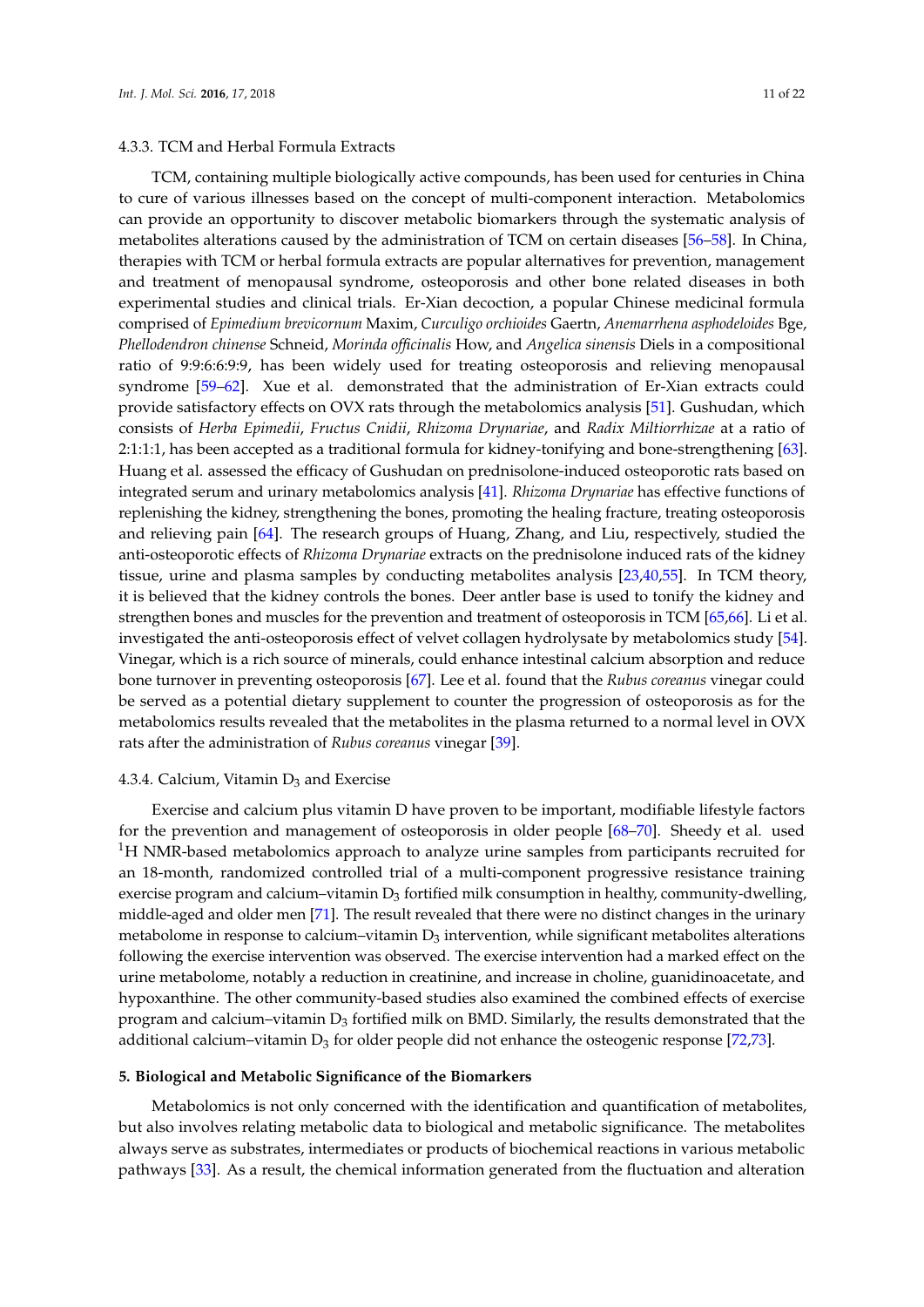of metabolites must be linked to some biochemical causes and physiological consequences. In order to give metabolomics data biological importance, two very different fields of informatics must be combined: bioinformatics and cheminformatics [74]. The significant feature of metabolomics is the application of chemometric methods for sorting out information contained in huge data sets to make biological sense of it. Taken together, the metabolomics data from the published papers indicated that the disturbance of energy metabolism, lipid metabolism, amino acid metabolism, gut microbiota and kidney damage may play a certain role in the development of osteoporosis. The possibly involved metabolic pathways deduced from the disturbed concentrations of the potential markers in the published studies are listed in Table 2.

#### *5.1. Energy Metabolism*

Bone remodeling process requires a large amount of energy, especially in the dissolution of crystalline calcium phosphate or hydroxyapatite and degradation of fibrillary collagen. Once the energy metabolism is disturbed, the bone remodeling process would be seriously affected. Animal studies have demonstrated that ovariectomy and estrogen deficiency lead to decreased energy expenditure, increased glucose level and accumulation of visceral adipose tissue [75,76]. Long-term estrogen deficiency may lead to decline in insulin secretion, followed by a progressive increase in insulin resistance, thus weakening the ability to control glucose level after the surgical removal of the ovaries in premenopausal women. Some women even develop glucose intolerance or type II diabetes mellitus [77]. Ma et al. found that the level of glucose was significantly elevated in rats six weeks after OVX removal surgery [52]. Likewise, Xue et al. found the increased level of glucose and lactate in the OVX mice, and the results implied that ovariectomy can affect the energy metabolism and utilization [51]. Estrogen-deficiency induced obesity is associated with fat accumulation and excessive intake of energy that break down the balance of energy metabolism. The new role for bone has demonstrated that bone is the source of hormone that affects energy metabolism, insulin resistance, obesity and development of diabetes. Thus, energy metabolism and bone metabolism have a somewhat mutual feedback relationship [78,79].

### *5.2. Lipid Metabolism and Oxidative Damage*

Lipid metabolism is mainly mediated by peroxisome proliferator activated receptor  $\gamma$  (PPAR $\gamma$ ) which plays a central role in promoting bone marrow stromal cell (MSC) adipogenesis and inhibiting osteoblastogenesis [80]. The accumulation of lipids results in increased lipid oxidation which in turn generates lipid metabolites. Those lipid metabolites are bound to PPARγ and then activate PPARγ. PPARγ activation not only inhibits osteoblast differentiation but also stimulates adipogenesis. Many in vivo and in vitro studies showed that lipid oxidation products could promote bone loss by inhibiting differentiation of osteoblasts and by directing progenitor MSC to undergo adipogenic instead of osteogenic differentiation [81]. Oxidative stress is associated with increased bone resorption and low bone mass. Increased oxidative stress adversely modulates the differentiation and survival of osteoblasts, leading to the disruption of bone homeostasis. Biochemical differences in the content of plasma fatty acids and lipids were considered an important factor for the classification of the osteoporosis progression. Patients with lower BMD and osteoporosis also have higher lipid levels. Qi et al. found that postmenopausal women with osteopenia and osteoporosis had lower concentration of high-density lipoprotein cholesterol (HDL-C) and higher concentrations of low-density lipoprotein cholesterol (LDL-C), triglycerides and total cholesterol [22]. The result from Xue et al. showed that ovariectomy induced an increase of plasma levels of low-density lipoprotein (LDL), choline, glycerophosphatide and lipid in mice, which indicated that the biological mechanism of osteoporosis is associated with lipid metabolism [51]. In Lee's study, the levels of lysoPC 14:0, lysoPC 16:0, lysoPC 16:1, lysoPC 18:0, lysoPC 18:3, lysoPC 20:4, and lysoPC 20:5 increased in the OVX rats. Likewise, the significant increased levels of lysoPCs were also found in Liu's study [40]. These lysoPCs likely enhanced oxidative stress by generating reactive oxygen species (ROS), the production of which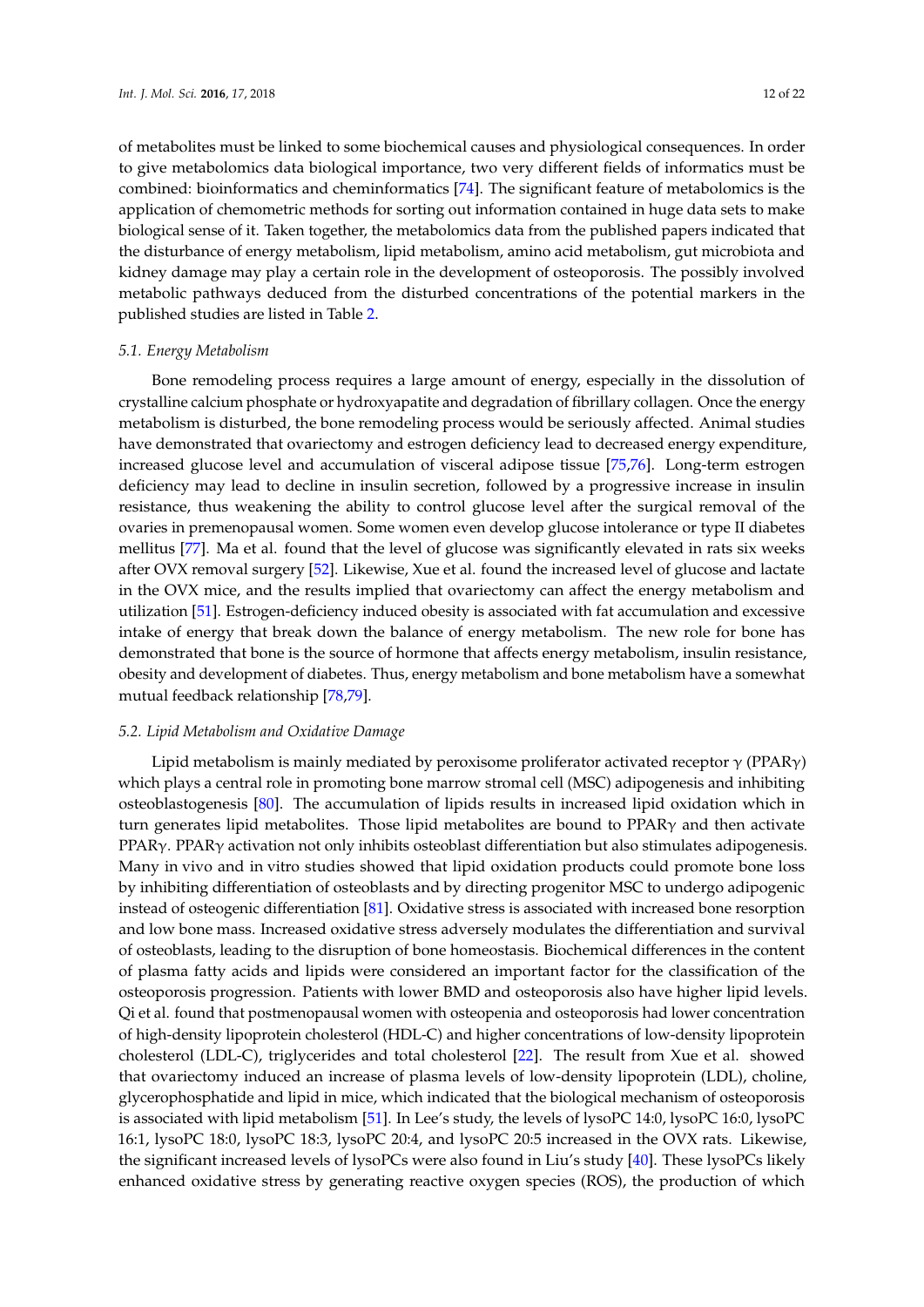disturbed the balance of the antioxidant–oxidation process, and the associated oxidative stress may lead to extensive bone loss and skeletal fragility [39]. Further, the disturbance of fatty acid metabolism also causes bone loss. Ma et al. noted that significantly increased levels of octadecadienoic acid and arachidonic acid, and decreased levels of oleic acid and docosahexaenoic acid were found in the process of bone loss in the metabolomics study [34].

#### *5.3. Amino Acid Metabolism*

In the formation of postmenopausal osteoporosis, the amino acid metabolism is disturbed. Glutamine may regulate bone metabolism via osteoclasts and can interconvert to glutamate. Glutamate could lead to bone resorption via the expression of glutamate receptors on bone cells. This may explain the association between elevated glutamine and low BMD [30]. Huang's study found increased levels of arginine, phenylalanine, tryptophan and valine, and decreased level of creatine in serum samples. The results may associate with the enhanced generation of NO production, the undermined stimulation of hormone and insulin-like growth factor-1, and the over-breakdown of muscle, which may be the cause for the developing osteoporosis [41]. Liu's study also showed that tryptophan and phenylalanine were elevated in the plasma of osteoporotic rats [40]. Jeon et al. reported that taurine involved in bone metabolism by directly induce osteoblast cell proliferation [82]. It has been shown taurine could influence bone metabolism, and its specific transport system is expressed in osteoblasts.

#### *5.4. Gut Microbiota*

Gut microbiota are the commensal bacteria living in the intestine and perform numerous beneficial functions, such as modulation of host metabolism and immune status [83]. Disturbance in the microbiota balance provides information on the possible mechanisms for causing inflammation and altering the immune response and host metabolism, which results in the development of musculoskeletal problems [84]. Recent studies demonstrate that gut microbiota also have a vital role in regulating bone mass. The effect of the gut microbiota on bone mass may be mediated via effects on the immune system, which in turn regulates osteoclastogenesis [85]. Osteoporosis produces a substantial inflammatory component in the organism that may be influenced by changes in the microbiome [84]. Prednisolone induced SD osteoporotic rats presented changes in the levels of phenylacetylglycine, hippurate, N2-succinyl-L-ornithine, N2-acety-L-ornithine, cresol sulfate, indoxyl sulfate and phenol sulfate, which are all considered metabolites of gut microflora [41].

### *5.5. Kidney Damage*

Aging is associated with decreases in bone quality and kidney function; osteoporosis and kidney insufficiency are common comorbidities in older people [86]. According to TCM theory, the major pathogenesis of osteoporosis is the deficiency of kidney essence, reduction of marrow and flaccidity of bones [87]. In the study of Huang, the decreased level of creatinine as well as the elevated level of 2,8-dihydroxyadenine in the urine samples of prednisolone-induced osteoporotic rats implied the dysfunction of glomerulus, renal failure and kidney damage [41]. Creatinine is the closest to an ideal endogenous substance for measuring glomerular filtration rate and the clearance rate of creatinine is of great importance in the clinical evaluation of renal function [88]. 2,8-dihydroxyadenine can accumulate in the form of 2,8-dihydroxyadenine crystals which result in nephrolithiasis, acute renal failure and permanent kidney damage [89]. In addition, free sphingolipids have also been reported to cause growth inhibition and toxicity on kidney cells. In the study from Huang, there were obvious increases in dihydrosphingosine and phytoshingosine, which are unique metabolic components of kidney tissue in the prednisolone-induced osteoporotic group [23].

#### **6. Chronological Metabolomics Data**

Osteoporosis is a progressive systemic skeletal disease and an increasing health problem in all aging populations. In the third decade, bone mass normally peaks. Subsequently, mass begins to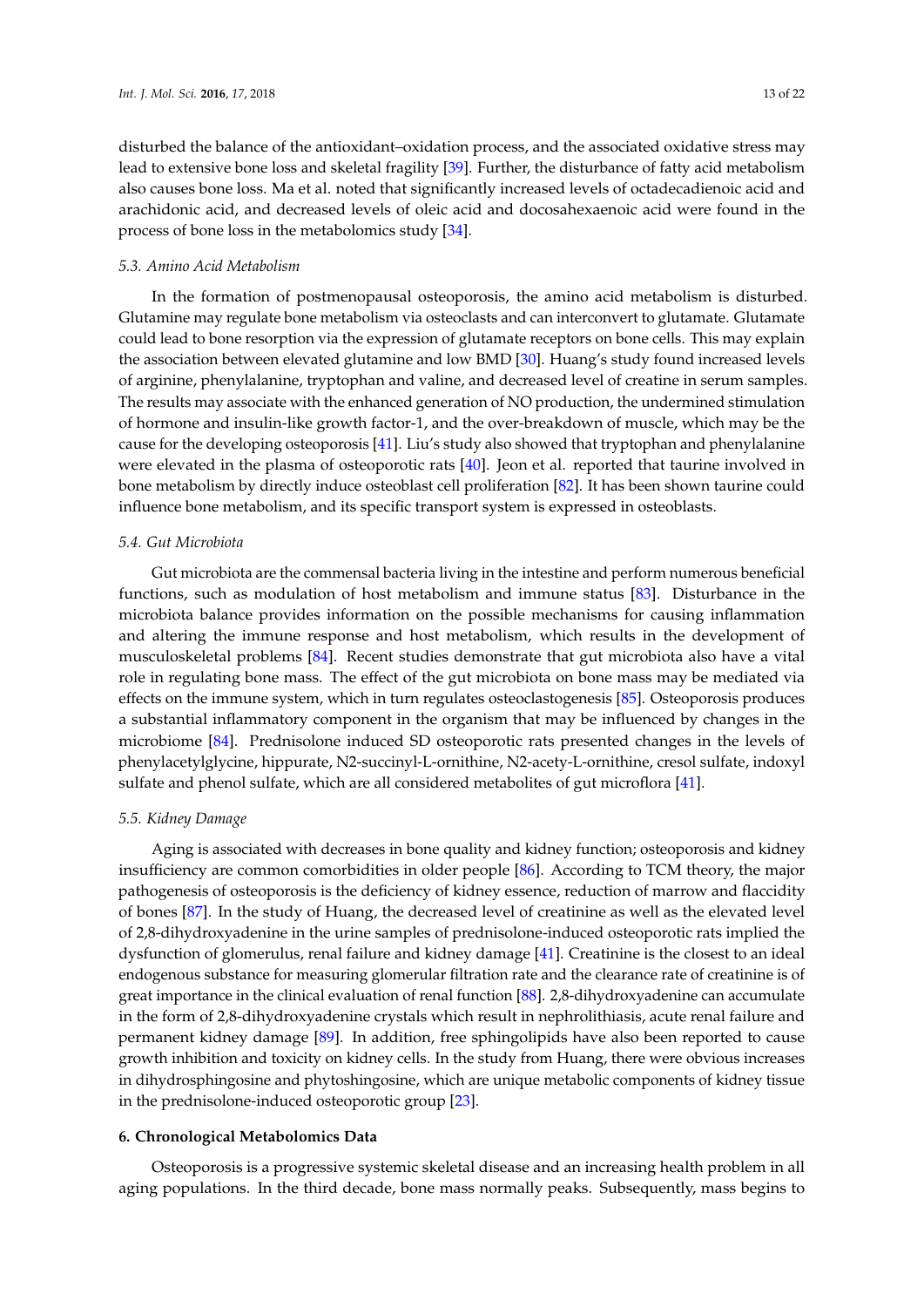decrease, which can lead to fractures and osteoporosis in later life. It is notable that the postmenopausal fast bone loss makes women more vulnerable to osteoporosis [90]. Although effective treatments can reduce fracture risk, it is probably not possible to fully restore bone strength once the patient has developed osteoporosis because of the irreversible bone microarchitecture [91]. It is hard and often disappointing to treat established osteoporosis. The strategies of preventing the disease from developing or treating at the early stage are of much importance. Therefore, prevention of osteoporosis is better than cure. The rate of bone loss importantly contributes to osteoporosis at old age. The early identification of people who are at higher risk of undergoing fast bone loss and taking early intervention would be of great clinical importance to ultimately prevent osteoporosis [92].

Metabolomics can show which compounds are present, and in what quantities, at given time points in an organism. The metabolites may exhibit chronological alteration in the organism with the disease progression. Metabolites alterations related to the lengthier disease processes can be readily observed by metabolomics approaches [93,94]. Slow changes in an organism can be measured by taking many snapshots of the metabolome. It was experimentally reported that alterations in metabolome preceded bone loss after ovariectomy-induced estrogen-depletion in rats by using serial blood samples collections and BMD determinations obtained prior to and at different time intervals after OVX operation [34]. The nexus of metabolites changes during menopausal periods, i.e., pre-, peri-, and postmenopause, and bone loss in human have not been well clarified. Longitudinal measurements of biomarkers at multiple occasions can explore the relationship between metabolites and progression of certain disease. Nowadays, no one has followed large numbers of perimenopausal women for a long enough period to observe the relationship between the metabolites alteration and bone loss.

Most metabolomics data describing menopausal or osteoporosis metabolites alterations have been generated from cross-sectional studies, which are easier to conduct, but do not allow the investigation about the metabolites alterations along with osteoporosis progression [22,30]. The measurement of bone mass with the chronological alteration trend of biomarkers may reliably identify the women at perimenopause who are at highest risk of developing osteoporosis later in life. In addition, a study based on large samples of perimenopausal women with a reasonably long duration of follow-up has the ability to define the metabolites difference among the osteoporosis progression, which would not be possible to achieve in smaller or cross-sectional studies [95]. The combination of relative bone loss level and biomarkers alteration present in the biological samples would give better prediction of the women who will suffer the coming event of rapid bone loss and even develop osteoporosis. Chronological metabolomics data will assist women to gain some early interventions to lower the risk of getting osteoporosis from longitudinal metabolomics studies. Assessment of biomarkers over a longer period of time at multiple occasions can provide more precise outcomes in the osteoporosis research. The long-term goal of these designs is primarily to improve our understanding of osteoporosis progression.

### **7. Potential of Multi-Omics Integration in Osteoporosis Research**

It is difficult to comprehensively understand the complexity of biological systems by only one approach. The data obtained in metabolomics are complementary to the data obtained by other omics approaches, and thus aid in providing a complete picture of a living organism. Currently, the omics sciences include genomics for DNA variants, transcriptomics for mRNA, proteomics for proteins and metabolomics for metabolites [96]. The followings are the simple descriptions of the four omics: (1) genomics is the systematic study of an organism's genome; (2) transcriptomics is termed as determining the alterations of mRNA expression; (3) proteomics is defined as the determination of multiple protein expression changes, functions, modifications; and (4) metabolomics is used for global metabolic profiling of low-weight metabolites in biological samples. Metabolomics has theoretical advantage over the other three omics for closely reflecting the organism activity at a functional level. Metabolic alterations are affected by direct genetic regulation and enzymatic reactions. A metabolite can be used as substrate or reactant for a number of different metabolic pathways.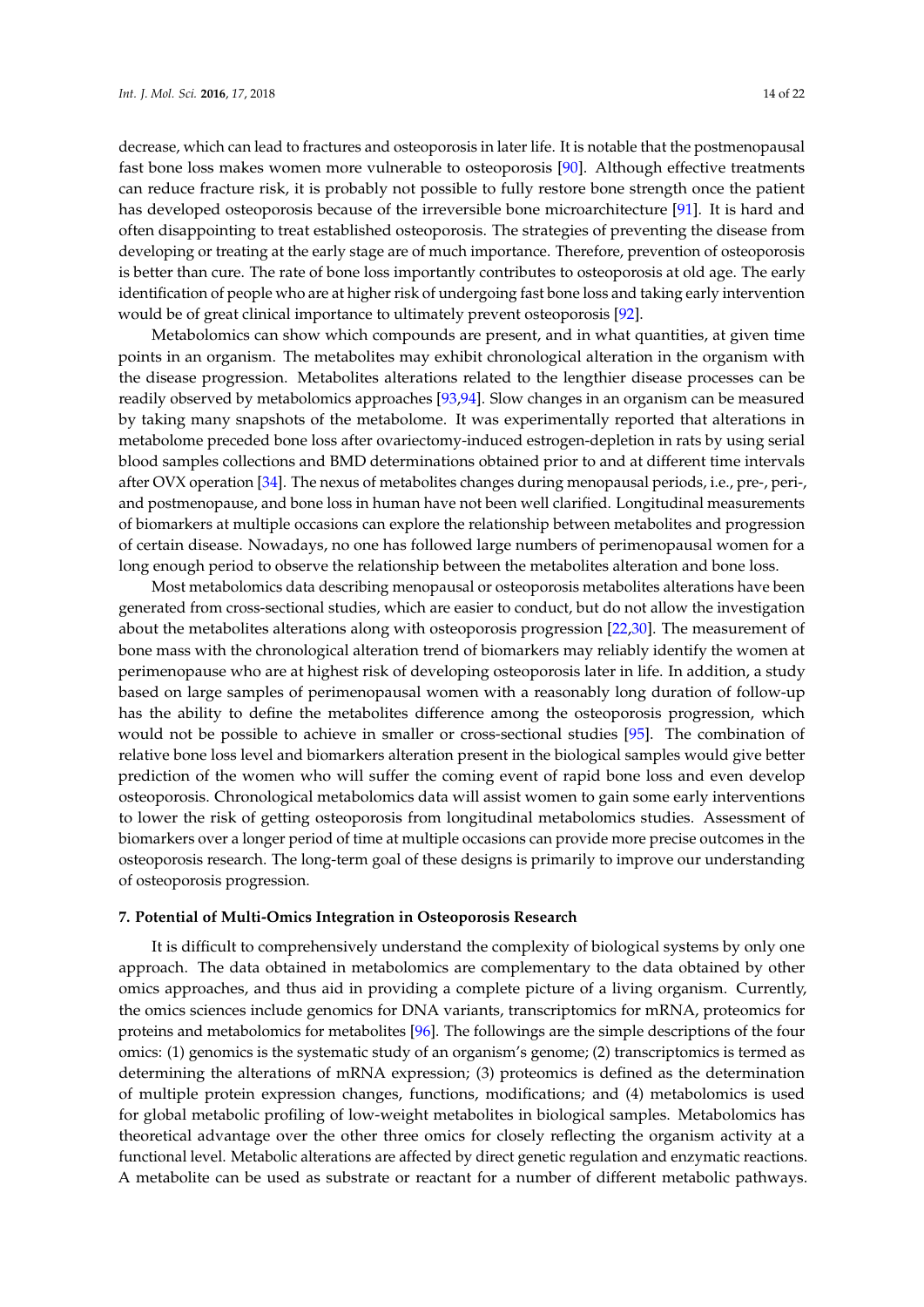The changes in metabolites concentrations may reflect the changes in both mRNA and proteins expressions [97]. High-throughput MS-based screening has been widely adopted in metabolomics studies because of the very low sample costs. The substantial reductions in gene sequencing costs, single nucleotide polymorphisms (SNP) profiling and even proteomics make it possible to integrate these omics technologies. As a result, many personalized multi-omics initiatives have begun to emerge. In this respect, additional research is needed in order to identify and validate more accurate predictors of bone quality and fracture risk. It will not only improve the outcomes of the preclinical studies but also provide targets for the clinical development program of the new anti-osteoporotic drugs.

Numerous candidate genes for the susceptibility of osteoporosis have been identified in the past. These genes, involved in calcium and bone metabolism as well as other aspects of bone strength and quality, have been implicated in osteoporosis. Together with functional genomics, next approaches and technologies for diagnosis and drug discovery in osteoporosis might involve RNA silencing and microRNA antagonism. Additional studies applying the massive parallel sequencing of the mRNA to bone samples from bone cell cultures, transgenic and knockdown animals and patient populations are undoubtedly expected to provide new information on the genes and molecular pathways regulating bone remodeling that can be targetable by drugs. Targeting gene knockdown to the skeleton or possibly to a specific bone cell would avoid undesired knockdown of the same gene in other tissues or cell systems, thus decreasing the risk of adverse effects. The use of transgenic and knockdown models can provide valuable clues about the gene alteration that cause the metabolite changes. The gene knockout mice model has been widely used to analyze the roles of transporters. The application of metabolomics to analyze the metabolites changes of the gene knockout animals may identify physiologically important substrates and provides a clue to understand any physiological relevance of the transport. Shum and colleagues used metabolomics technique to assess the metabolic profile of bone tissues and detected a glycolytic shift which was an indicator of mitochondrial dysfunction in osteocytes of aging wild type C57BL/6J mice. Furthermore, they used a global CypD knockout mouse model to investigate the mitochondria function in aging bone, and finally concluded that the mitochondria were impaired and CypD deletion protected against this impairment to bone loss [98]. Their findings suggested that mitochondria might represent a new therapeutic target for bone metabolism and the inhibition of CypD also as a novel strategy against bone loss. Elnenaei et al. investigated the potential role of genetic variations in both the estrogen receptor and vitamin D receptor by predicting response to Ca and vitamin D supplementation in a group of postmenopausal women with low BMD. Establishment of any treatment response segregation to biomarkers and the possible correlation with the results of genotyping were investigated by NMR technology with pattern recognition [99].

Transcriptomics and proteomics can provide information on the hierarchical regulation of metabolic flux, while metabolomics throws new light on the actual enzyme activity through metabolic regulation. Recent development in proteomic technology might also provide a great opportunity to discovery and validate new targets for bone biology. In particular, quantitative proteomics with isotope-labeled mass spectrometry will make it possible to directly compare entire signaling networks in osteoblastogenesis or osteoclastogenesis, which are regulated by specific hormones, growth factors, and cytokines, and discovery the critical difference in regulation of the different intracellular pathways. Xue et al. conducted a comparative proteomic approach to identify the proteins with altered expression levels in OVX mice treated with icariin and a metaobolomics method to obtain a systematic view of the serum metabolites [53]. Furthermore, the effects of icariin on osteoblast and osteoclast were analyzed to confirm the implication of proteomic and metabolomics results to give full investigation of the mechanism of anti-osteoporotic effect of icariin.

Compared to single omics approach, the data from multi-omics can provide a comprehensive understanding of biochemical, biophysical, genetic and epigenetic processes in an organism. Through incorporating with multi-level mappings and interactions, it will help researchers to decode hidden rules of the hierarchical regulatory networks underlying the metabolic phenotyping, and detect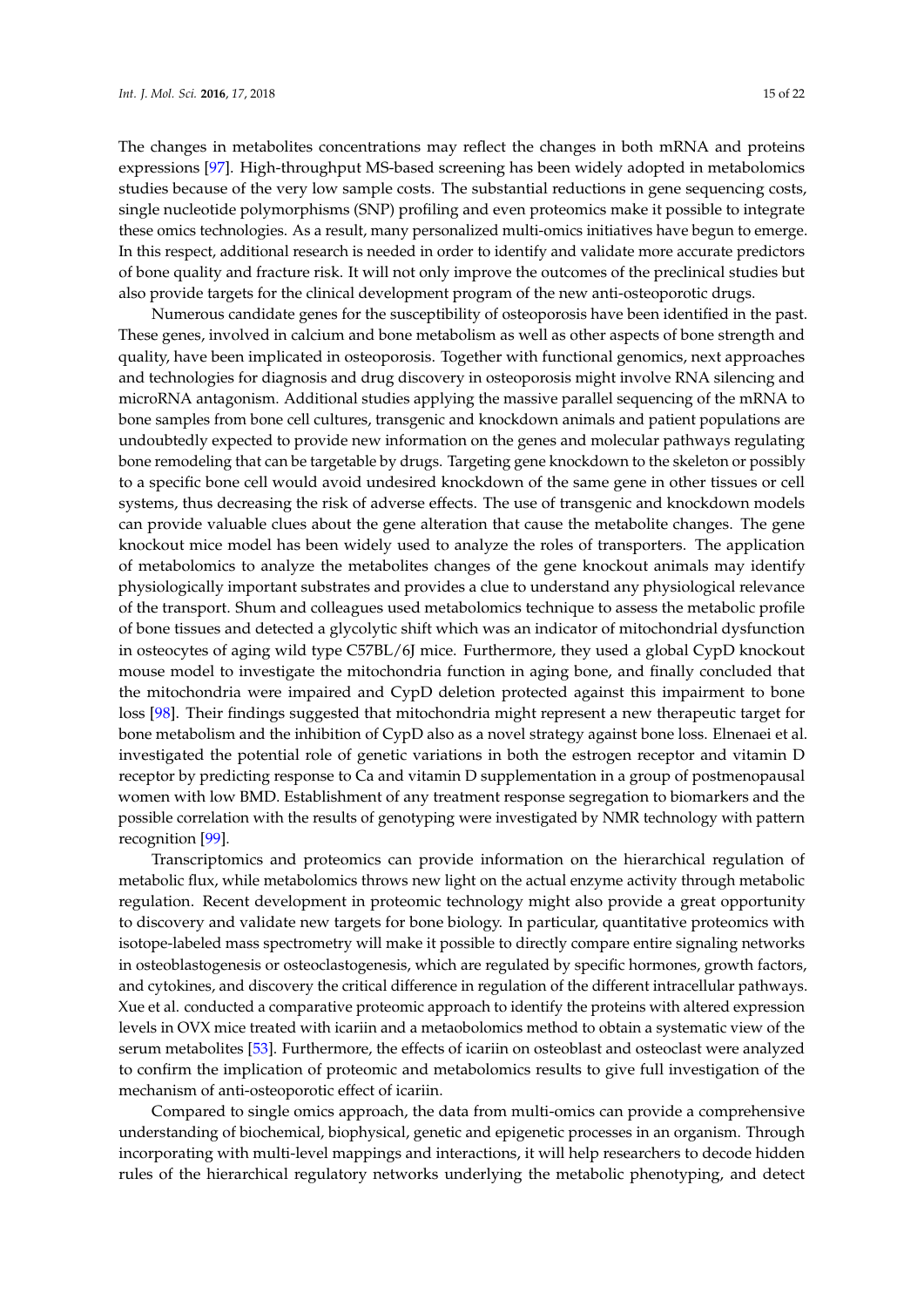network-derived molecular targets that may serve as potential diagnostic biomarkers and monitor in the progression of osteoporosis and promote the development of translational medicine for targeting therapy. Omics can act as an important tool not only for the understanding of normal physiological processes but also aiding our understanding of the etiology of diseases [96,100,101]. As discussed above, multi-omics analyses would facilitate the development of personalized medicine in osteoporosis and emerge as the optimal therapeutic direction for the future of orthopedic science.

### **8. Conclusions**

The applications of metabolomics in osteoporosis studies have mainly had following two purposes: (1) using MS or  ${}^{1}H$  NMR technique to delineate the metabolic profile and determining the significantly altered metabolites which are responsible for the development of osteoporosis; and (2) identifying and charactering specific metabolic pathways which may serve as targets for the treatment or intervention in osteoporosis. The metabolomics-based osteoporosis studies as reported in the literature were almost all conducted using the untargeted metabolomics approaches. While the untargeted metabolomics method can provide comprehensive information on the molecular weight and sample composition, it still has shortcomings: poor specificity, large fluctuations from the instrument, poor reproducibility of the results, etc. Thus, it is necessary to combine the targeted metabolomics studies with untargeted metabolomics to improve the selectivity and accuracy. As osteoporosis is a kind of progressive systemic skeletal disease, the biomarkers from chronological and longitudinal metabolomics data will give a comprehensive view of how osteoporosis develops and assist people to gain some early interventions to lower the risk of getting osteoporosis. Furthermore, metabolomics combined with other systems biology datasets will further our understanding of the complexity of osteoporosis and detect personalized response to osteoporosis therapy. By disclosing disease-specific metabolic profiles, and metabolic trajectories associated with therapeutic responses, metabolomics may critically contribute to improve our knowledge on the pathogenesis and treatment of metabolic bone disorders. In conclusion, it still has much to be done to verify and validate the potential biomarkers responsible for the progression of osteoporosis entailing intensive use of labor and technology and generally requiring a large number of study participants as well as laboratory validation studies.

**Acknowledgments:** This study was support by Strategic Development of the School of Chinese Medicine in Research (SDF15-1211-P01).

**Author Contributions:** Huanhuan Lv performed literature reviews and drafted the manuscript; Daogang Guan, Cheng Lu, Baosheng Guo, Chileung Chan, Songlin Peng, Feng Jiang, Baoqin Liu, Wenwei Guo, and Hailong Zhu contributed the review for literature research; Xuegong Xu, Aiping Lu and Ge Zhang reviewed the manuscript and approved the final draft.

**Conflicts of Interest:** The authors declare no conflict of interest.

#### **Abbreviations**

| <b>BMD</b>    | Bone mineral density                           |
|---------------|------------------------------------------------|
| CypD          | Cyclophilin D                                  |
| <b>DSS</b>    | 2,2-dimethyl-2-silapentane-5-sulfonic acid     |
| FDP-Sr        | Strontium fructose 1,6-diphosphate             |
| HDL-C         | High-density lipoprotein cholesterol           |
| ${}^{1}H$ NMR | Proton nuclear magnetic resonance              |
| <b>HRT</b>    | Hormone replacement therapy                    |
| GC/MS         | Gas chromatography/ mass spectrometry          |
| GPCho         | Glycerophosphorylcholine                       |
| LC/MS         | Liquid chromatography/mass spectrometry        |
| <b>LDL</b>    | Low-density lipoprotein                        |
| LDL-C         | Low-density lipoprotein cholesterol            |
| LysoPC        | Lysophosphatidylcholine                        |
| MSC           | Marrow stromal stem cell                       |
| MS            | Mass spectrometry                              |
| <b>MSTFA</b>  | N-methyl-N-(trimethylsilyl) trifluoroacetamide |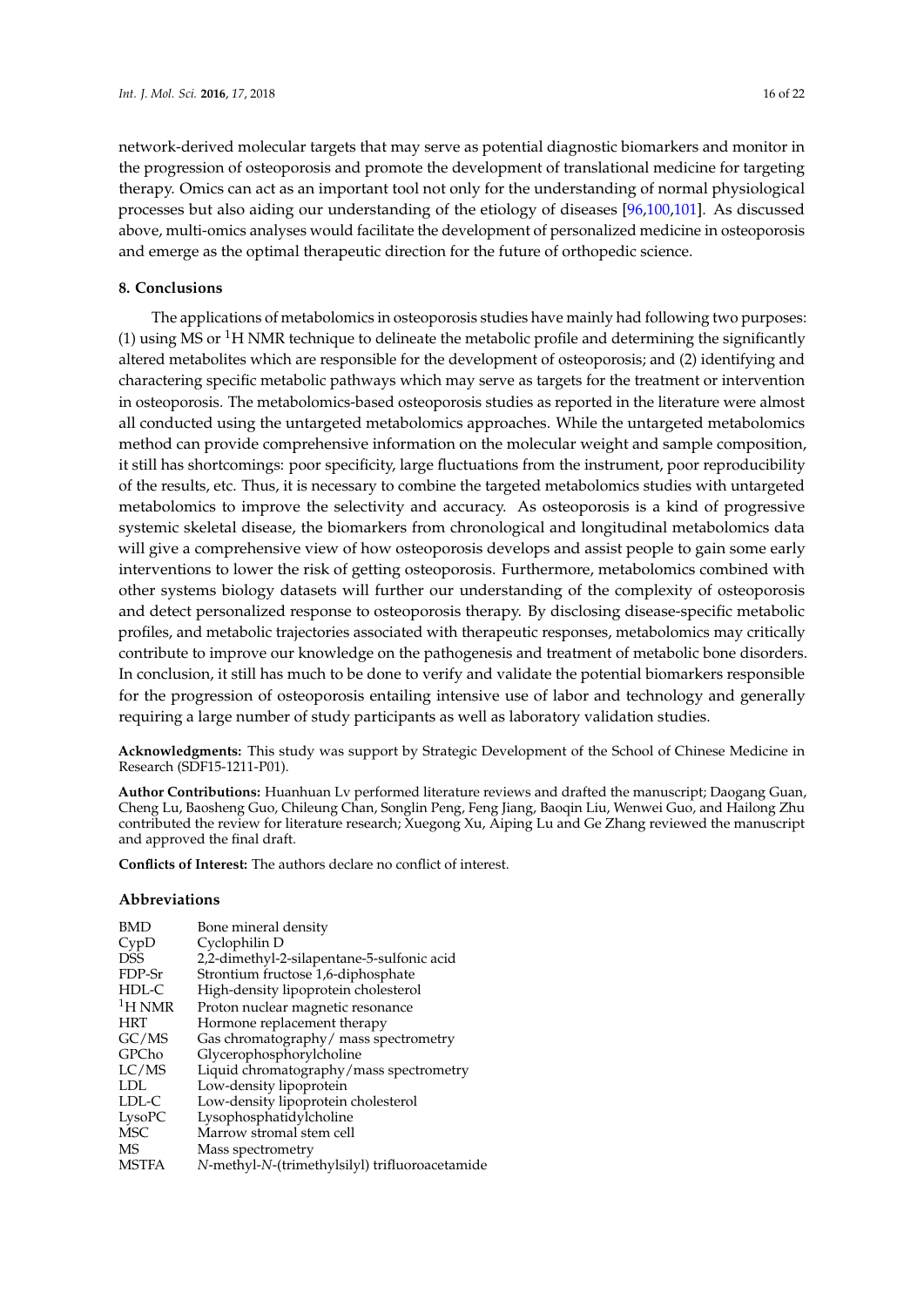| NAc               | N-acetyl-L-cysteine                                 |
|-------------------|-----------------------------------------------------|
| OAc               | O-acetyl-L-cysteine                                 |
| <b>OVX</b>        | Ovariectomized                                      |
| <b>PBS</b>        | Sodium phosphate buffer                             |
| <b>PCA</b>        | Principal component analysis                        |
| PLS-DA            | Partial least squares-discriminant analysis         |
| PPAR <sub>V</sub> | Peroxisome proliferator activated receptor $\gamma$ |
| <b>PTFE</b>       | Polytetrafluoroethylene                             |
| <b>RANKL</b>      | Receptor activator of NF-KB ligand                  |
| <b>ROS</b>        | Reactive oxygen species                             |
| SD                | <b>Spray Dawley</b>                                 |
| <b>SNP</b>        | Single nucleotide polymorphisms                     |
| TCA               | Tricarboxylic acid                                  |
| <b>TCM</b>        | <b>Traditional Chinese Medicine</b>                 |
| <b>TMAO</b>       | Trimetlylamine oxide                                |
| <b>TMCS</b>       | Trimethylchlorosilane                               |
| <b>TSP</b>        | Tribasic sodium phosphate                           |
| vLDL              | Very low-density lipoprotein                        |
|                   |                                                     |

### **References**

- 1. Wilson, I.D.; Plumb, R.; Granger, J.; Major, H.; Williams, R.; Lenz, E.M. HPLC-MS-based methods for the study of metabonomics. *J. Chromatogr. B* **2005**, *817*, 67–76. [\[CrossRef\]](http://dx.doi.org/10.1016/j.jchromb.2004.07.045) [\[PubMed\]](http://www.ncbi.nlm.nih.gov/pubmed/15680789)
- 2. Smilde, A.K.; Westerhuis, J.A.; Hoefsloot, H.C.; Bijlsma, S.; Rubingh, C.M.; Vis, D.J.; Jellema, R.H.; Pijl, H.; Roelfsema, F.; van der Greef, J. Dynamic metabolomic data analysis: A tutorial review. *Metabolomics* **2010**, *6*, 3–17. [\[CrossRef\]](http://dx.doi.org/10.1007/s11306-009-0191-1) [\[PubMed\]](http://www.ncbi.nlm.nih.gov/pubmed/20339444)
- 3. Tan, Y.; Jia, D.; Lin, Z.; Guo, B.; He, B.; Lu, C.; Xiao, C.; Liu, Z.; Zhao, N.; Bian, Z.; et al. Potential metabolic biomarkers to identify interstitial lung abnormalities. *Int. J. Mol. Sci.* **2016**, *17*, 1148–1162. [\[CrossRef\]](http://dx.doi.org/10.3390/ijms17071148) [\[PubMed\]](http://www.ncbi.nlm.nih.gov/pubmed/27438829)
- 4. Wang, D.C.; Sun, C.H.; Liu, L.Y.; Sun, X.H.; Jin, X.W.; Song, W.L.; Liu, X.Q.; Wan, X.L. Serum fatty acid profiles using GC-MS and multivariate statistical analysis: Potential biomarkers of Alzheimer's disease. *Neurobiol. Aging* **2012**, *33*, 1057–1066. [\[CrossRef\]](http://dx.doi.org/10.1016/j.neurobiolaging.2010.09.013) [\[PubMed\]](http://www.ncbi.nlm.nih.gov/pubmed/20980076)
- 5. Blekherman, G.; Laubenbacher, R.; Cortes, D.F.; Mendes, P.; Torti, F.M.; Akman, S.; Torti, S.V.; Shulaev, V. Bioinformatics tools for cancer metabolomics. *Metabolomics* **2011**, *7*, 329–343. [\[CrossRef\]](http://dx.doi.org/10.1007/s11306-010-0270-3) [\[PubMed\]](http://www.ncbi.nlm.nih.gov/pubmed/21949492)
- 6. Zhu, W.; Chen, T.; Ding, S.; Yang, G.; Xu, Z.; Xu, K.; Zhang, S.; Ma, T.; Zhang, J. Metabolomic study of the bone trabecula of osteonecrosis femoral head patients based on UPLC–MS/MS. *Metabolomics* **2016**, *12*, 48–62. [\[CrossRef\]](http://dx.doi.org/10.1007/s11306-016-0965-1)
- 7. Wu, C.; Lei, R.; Tiainen, M.; Wu, S.; Zhang, Q.; Pei, F.; Guo, X. Disordered glycometabolism involved in pathogenesis of Kashin-Beck disease, an endemic osteoarthritis in China. *Exp. Cell Res.* **2014**, *326*, 240–250. [\[CrossRef\]](http://dx.doi.org/10.1016/j.yexcr.2014.04.019) [\[PubMed\]](http://www.ncbi.nlm.nih.gov/pubmed/24792129)
- 8. Li, X.; Yang, S.; Qiu, Y.; Zhao, T.; Chen, T.; Su, M.; Chu, L.; Lv, A.; Liu, P.; Jia, W. Urinary metabolomics as a potentially novel diagnostic and stratification tool for knee osteoarthritis. *Metabolomics* **2009**, *6*, 109–118. [\[CrossRef\]](http://dx.doi.org/10.1007/s11306-009-0184-0)
- 9. Zhai, G.; Wang-Sattler, R.; Hart, D.J.; Arden, N.K.; Hakim, A.J.; Illig, T.; Spector, T.D. Serum branched-chain amino acid to histidine ratio: A novel metabolomic biomarker of knee osteoarthritis. *Ann. Rheum. Dis.* **2010**, *69*, 1227–1231. [\[CrossRef\]](http://dx.doi.org/10.1136/ard.2009.120857) [\[PubMed\]](http://www.ncbi.nlm.nih.gov/pubmed/20388742)
- 10. Atmaca, A.; Kleerekoper, M.; Bayraktar, M.; Kucuk, O. Soy isoflavones in the management of postmenopausal osteoporosis. *Menopause* **2008**, *15*, 748–757. [\[CrossRef\]](http://dx.doi.org/10.1097/gme.0b013e31815c1e7f) [\[PubMed\]](http://www.ncbi.nlm.nih.gov/pubmed/18277912)
- 11. Harvey, N.; Dennison, E.; Cooper, C. Osteoporosis: A lifecourse approach. *J. Bone Miner. Res.* **2014**, *29*, 1917–1925. [\[CrossRef\]](http://dx.doi.org/10.1002/jbmr.2286) [\[PubMed\]](http://www.ncbi.nlm.nih.gov/pubmed/24861883)
- 12. Al-Anazi, A.F.; Qureshi, V.F.; Javaid, K.; Qureshi, S. Preventive effects of phytoestrogens against postmenopausal osteoporosis as compared to the available therapeutic choices: An overview. *J. Nat. Sci. Biol. Med.* **2011**, *2*, 154–163. [\[PubMed\]](http://www.ncbi.nlm.nih.gov/pubmed/22346228)
- 13. Harvey, N.; Dennison, E.; Cooper, C. Osteoporosis: Impact on health and economics. *Nat. Rev. Rheumatol.* **2010**, *6*, 99–105. [\[CrossRef\]](http://dx.doi.org/10.1038/nrrheum.2009.260) [\[PubMed\]](http://www.ncbi.nlm.nih.gov/pubmed/20125177)
- 14. Hansen, M.A.; Overgaard, K.; Riis, B.J.; Christiansen, C. Role of peak bone mass and bone loss in postmenopausal osteoporosis: 12 year study. *Br. Med. J.* **1991**, *303*, 961–964. [\[CrossRef\]](http://dx.doi.org/10.1136/bmj.303.6808.961)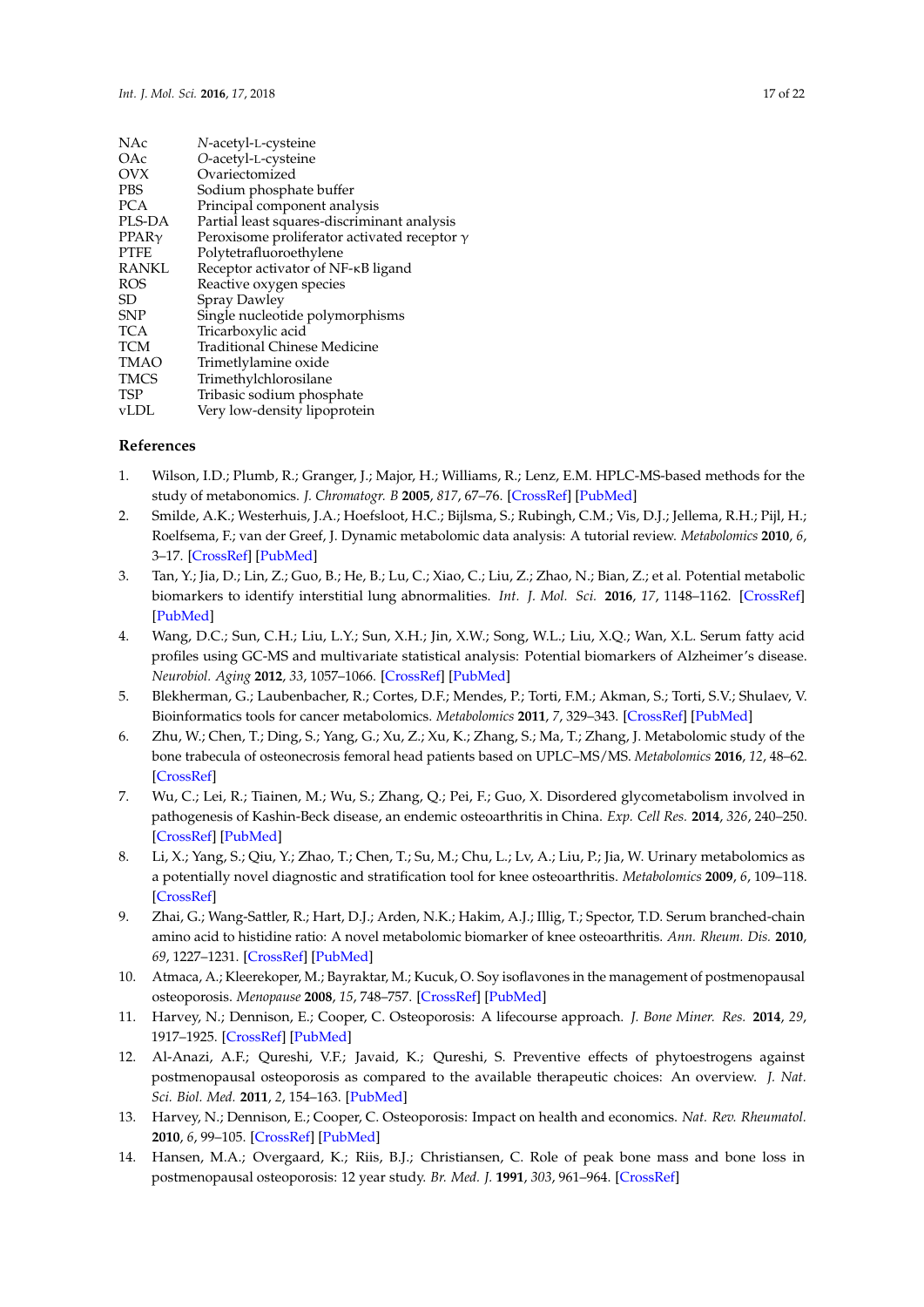- 15. Seibel, M.J. Biochemical markers of bone metabolism in the assessment of osteoporosis: Useful or not? *J. Endocrinol. Investig.* **2003**, *26*, 464–471. [\[CrossRef\]](http://dx.doi.org/10.1007/BF03345204) [\[PubMed\]](http://www.ncbi.nlm.nih.gov/pubmed/12906376)
- 16. Hlaing, T.T.; Compston, J.E. Biochemical markers of bone turnover-uses and limitations. *Ann. Clin. Biochem.* **2014**, *51*, 189–202. [\[CrossRef\]](http://dx.doi.org/10.1177/0004563213515190) [\[PubMed\]](http://www.ncbi.nlm.nih.gov/pubmed/24399365)
- 17. Pi, Y.Z.; Wu, X.P.; Liu, S.P.; Luo, X.H.; Cao, X.Z.; Xie, H.; Liao, E.Y. Age-related changes in bone biochemical markers and their relationship with bone mineral density in normal Chinese women. *J. Bone Miner. Metab.* **2006**, *24*, 380–385. [\[CrossRef\]](http://dx.doi.org/10.1007/s00774-006-0703-2) [\[PubMed\]](http://www.ncbi.nlm.nih.gov/pubmed/16937270)
- 18. Patrick, G.; Dennis, M.; Francoise, M.; Elisabeth, S.R.; Pierre, D.D. Long-Term variability of markers of bone turnover in postmenopausal women and implications for their clinical use: The OFELY study. *J. Bone Miner. Res.* **2003**, *18*, 1789–1794.
- 19. Ivaska, K.K.; Lenora, J.; Gerdhem, P.; Akesson, K.; Väänänen, H.K.; Obrant, K.J. Serial assessment of serum bone metabolism markers identifies women with the highest rate of bone loss and osteoporosis risk. *J. Clin. Endocr. Metab.* **2008**, *93*, 2622–2632. [\[CrossRef\]](http://dx.doi.org/10.1210/jc.2007-1508) [\[PubMed\]](http://www.ncbi.nlm.nih.gov/pubmed/18460567)
- 20. Leeming, D.J.; Alexandersen, P.; Karsdal, M.A.; Qvist, P.; Schaller, S.; Tanko, L.B. An update on biomarkers of bone turnover and their utility in biomedical research and clinical practice. *Eur. J. Clin. Pharmacol.* **2006**, *62*, 781–792. [\[CrossRef\]](http://dx.doi.org/10.1007/s00228-006-0174-3) [\[PubMed\]](http://www.ncbi.nlm.nih.gov/pubmed/16912870)
- 21. Delmas, P.D.; Eastell, R.; Garnero, P.; Seibel, M.J.; Stepan, J. The use of biochemical markers of bone turnover in osteoporosis. *Osteoporos. Int.* **2000**, *11*, S2–S17. [\[CrossRef\]](http://dx.doi.org/10.1007/s001980070002) [\[PubMed\]](http://www.ncbi.nlm.nih.gov/pubmed/11193237)
- 22. Qi, H.; Bao, J.; An, G.; Ouyang, G.; Zhang, P.; Wang, C.; Ying, H.; Ouyang, P.; Ma, B.; Zhang, Q. Association between the metabolome and bone mineral density in pre- and post-menopausal Chinese women using GC–MS. *Mol. BioSyst.* **2016**, *12*, 2265–2275. [\[CrossRef\]](http://dx.doi.org/10.1039/C6MB00181E) [\[PubMed\]](http://www.ncbi.nlm.nih.gov/pubmed/27168060)
- 23. Huang, Y.; Liu, X.; Zhao, L.; Li, F.; Xiong, Z. Kidney tissue targeted metabolic profiling of glucocorticoid-induced osteoporosis and the proposed therapeutic effects of Rhizoma Drynariae studied using UHPLC/MS/MS. *Biomed. Chromatogr.* **2014**, *28*, 878–884. [\[CrossRef\]](http://dx.doi.org/10.1002/bmc.3194) [\[PubMed\]](http://www.ncbi.nlm.nih.gov/pubmed/24861758)
- 24. Gennari, L.; Rotatori, S.; Bianciardi, S.; Gonnelli, S.; Nuti, R.; Merlotti, D. Appropriate models for novel osteoporosis drug discovery and future perspectives. *Expert Opin. Drug Dis.* **2015**, *10*, 1201–1216. [\[CrossRef\]](http://dx.doi.org/10.1517/17460441.2015.1080685) [\[PubMed\]](http://www.ncbi.nlm.nih.gov/pubmed/26292627)
- 25. Sun, Y.; Chen, X.; Chen, Z.; Ma, X.; Li, D.; Shang, P.; Qian, A. Neuropeptide FF attenuates RANKL-induced differentiation of macrophage-like cells into osteoclast-like cells. *Arch. Oral Biol.* **2015**, *60*, 282–292. [\[CrossRef\]](http://dx.doi.org/10.1016/j.archoralbio.2014.11.005) [\[PubMed\]](http://www.ncbi.nlm.nih.gov/pubmed/25463906)
- 26. Liu, X.; Liu, Y.; Cheng, M.; Zhang, X.; Xiao, H. A metabolomics study of the inhibitory effect of 17-β-estradiol on osteoclast proliferation and differentiation. *Mol. BioSyst.* **2015**, *11*, 635–646. [\[CrossRef\]](http://dx.doi.org/10.1039/C4MB00528G) [\[PubMed\]](http://www.ncbi.nlm.nih.gov/pubmed/25474166)
- 27. Kalu, D.N. The ovariectomized rat model of postmenopausal bone loss. *Bone Miner.* **1991**, *15*, 175–192. [\[CrossRef\]](http://dx.doi.org/10.1016/0169-6009(91)90124-I)
- 28. Canalis, E.; Mazziotti, G.; Giustina, A.; Bilezikian, J.P. Glucocorticoid-induced osteoporosis: Pathophysiology and therapy. *Osteoporos. Int.* **2007**, *18*, 1319–1328. [\[CrossRef\]](http://dx.doi.org/10.1007/s00198-007-0394-0) [\[PubMed\]](http://www.ncbi.nlm.nih.gov/pubmed/17566815)
- 29. Rhee, E.P.; Gerszten, R.E. Metabolomics and cardiovascular biomarker discovery. *Clin. Chem.* **2012**, *58*, 139–147. [\[CrossRef\]](http://dx.doi.org/10.1373/clinchem.2011.169573) [\[PubMed\]](http://www.ncbi.nlm.nih.gov/pubmed/22110018)
- 30. You, Y.S.; Lin, C.Y.; Liang, H.J.; Lee, S.H.; Tsai, K.S.; Chiou, J.M.; Chen, Y.C.; Tsao, C.K.; Chen, J.H. Association between the metabolome and low bone mineral density in Taiwanese women determined by  ${}^{1}H$  NMR spectroscopy. *J. Bone Miner. Res.* **2014**, *29*, 212–222. [\[CrossRef\]](http://dx.doi.org/10.1002/jbmr.2018) [\[PubMed\]](http://www.ncbi.nlm.nih.gov/pubmed/23775851)
- 31. De Vos, R.C.; Moco, S.; Lommen, A.; Keurentjes, J.J.; Bino, R.J.; Hall, R.D. Untargeted large-scale plant metabolomics using liquid chromatography coupled to mass spectrometry. *Nat. Protoc.* **2007**, *2*, 778–791. [\[CrossRef\]](http://dx.doi.org/10.1038/nprot.2007.95) [\[PubMed\]](http://www.ncbi.nlm.nih.gov/pubmed/17446877)
- 32. Vuckovic, D. Current trends and challenges in sample preparation for global metabolomics using liquid chromatography-mass spectrometry. *Anal. Bioanal. Chem.* **2012**, *403*, 1523–1548. [\[CrossRef\]](http://dx.doi.org/10.1007/s00216-012-6039-y) [\[PubMed\]](http://www.ncbi.nlm.nih.gov/pubmed/22576654)
- 33. Roux, A.; Lison, D.; Junot, C.; Heilier, J.F. Applications of liquid chromatography coupled to mass spectrometry-based metabolomics in clinical chemistry and toxicology: A review. *Clin. Biochem.* **2011**, *44*, 119–135. [\[CrossRef\]](http://dx.doi.org/10.1016/j.clinbiochem.2010.08.016) [\[PubMed\]](http://www.ncbi.nlm.nih.gov/pubmed/20800591)
- 34. Ma, B.; Liu, J.; Zhang, Q.; Ying, H.; A, J.; Sun, J.; Wu, D.; Wang, Y.; Li, J.; Liu, Y. Metabolomic profiles delineate signature metabolic shifts during estrogen deficiency-induced bone loss in rat by GC-TOF/MS. *PLoS ONE* **2013**, *8*, e54965. [\[CrossRef\]](http://dx.doi.org/10.1371/journal.pone.0054965) [\[PubMed\]](http://www.ncbi.nlm.nih.gov/pubmed/23408954)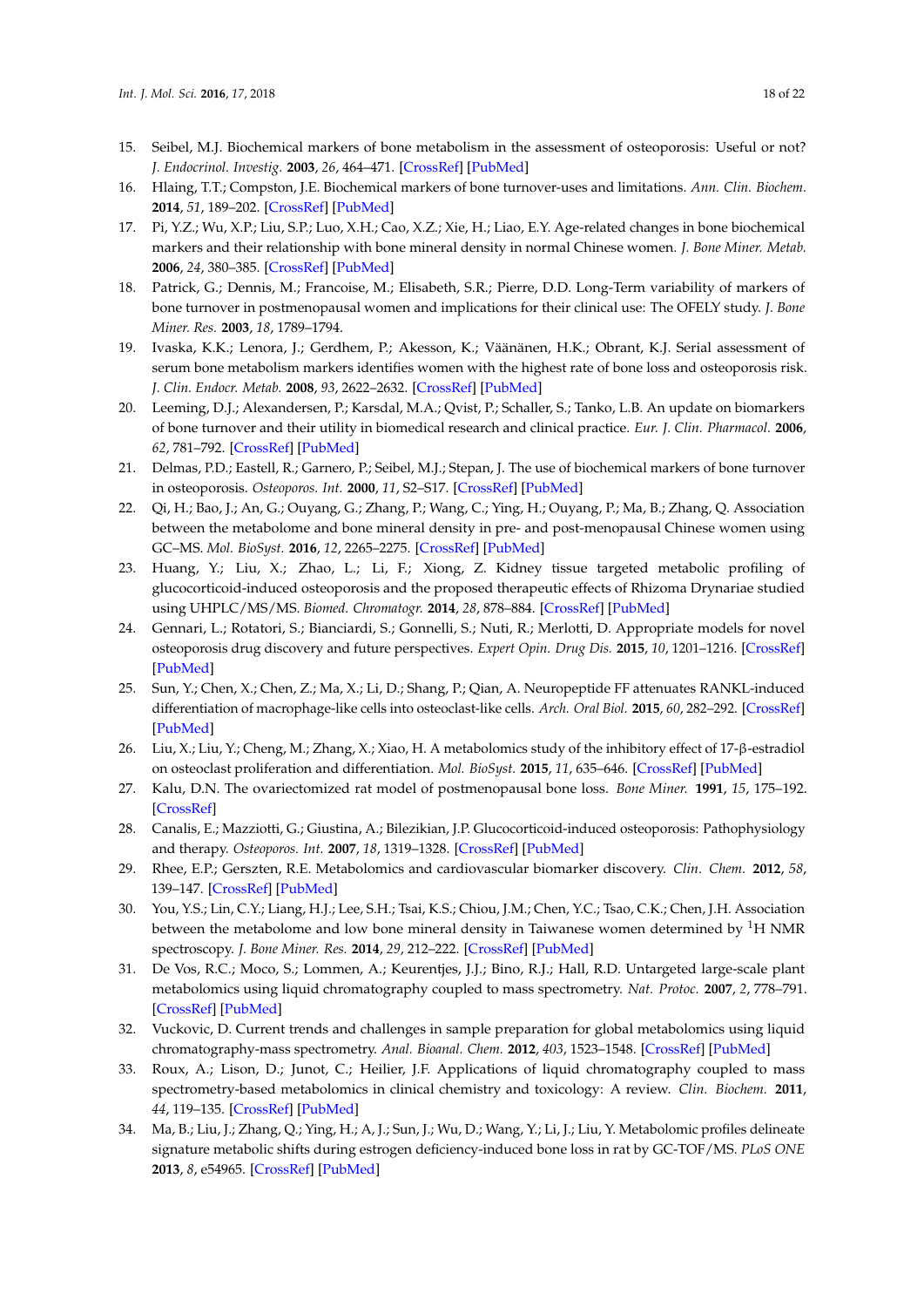- 35. Long, W.F.; Li, L.; Chen, H.Q.; Tang, Y.; He, X.L.; Zhou, J.R.  $^{1}$ H NMR-based metabonomics analysis of plasma from osteoporotic rats induced by ovariectomy. *Med. Sci. Ed.* **2009**, *40*, 843–847.
- 36. Liu, Y.R.; Huang, R.Q.; Xiao, B.K.; Yang, J.Y.; Dong, J.X. <sup>1</sup>H NMR metabolic profiling analysis offers evaluation of Nilestriol treatment in ovariectomised rats. *Mol. Cell. Endocrinol.* **2014**, *387*, 19–34. [\[CrossRef\]](http://dx.doi.org/10.1016/j.mce.2014.02.007) [\[PubMed\]](http://www.ncbi.nlm.nih.gov/pubmed/24565896)
- 37. Chen, S.Y.; Yu, H.T.; Kao, J.P.; Yang, C.C.; Chiang, S.S.; Mishchuk, D.O.; Mau, J.L.; Slupsky, C.M. An NMR metabolomic study on the effect of alendronate in ovariectomized mice. *PLoS ONE* **2014**, *9*, e106559. [\[CrossRef\]](http://dx.doi.org/10.1371/journal.pone.0106559) [\[PubMed\]](http://www.ncbi.nlm.nih.gov/pubmed/25184758)
- 38. Liu, Y.R.; Xiao, B.K.; Yang, J.Y.; Guo, C.H.; Shen, S.J.; Tang, Z.S.; Dong, J.X.; Huang, R.Q. <sup>1</sup>H NMR and HPLC–MS/MS-based global/targeted metabolomic evaluation of *Hypericum perforatum* L. intervention for menopause. *J. Funct. Foods* **2015**, *17*, 722–741. [\[CrossRef\]](http://dx.doi.org/10.1016/j.jff.2015.06.023)
- 39. Lee, M.Y.; Kim, H.Y.; Singh, D.; Yeo, S.H.; Baek, S.Y.; Park, Y.K.; Lee, C.H. Metabolite profiling reveals the effect of dietary *Rubus coreanus* vinegar on ovariectomy-induced osteoporosis in a rat model. *Molecules* **2016**, *21*, 149–168. [\[CrossRef\]](http://dx.doi.org/10.3390/molecules21020149) [\[PubMed\]](http://www.ncbi.nlm.nih.gov/pubmed/26821009)
- 40. Liu, X.; Zhang, S.; Lu, X.; Zheng, S.; Li, F.; Xiong, Z. Metabonomic study on the anti-osteoporosis effect of *Rhizoma Drynariae* and its action mechanism using ultra-performance liquid chromatography-tandem mass spectrometry. *J. Ethnopharmacol.* **2012**, *139*, 311–317. [\[CrossRef\]](http://dx.doi.org/10.1016/j.jep.2011.11.017) [\[PubMed\]](http://www.ncbi.nlm.nih.gov/pubmed/22120013)
- 41. Huang, Y.; Bo, Y.; Wu, X.; Wang, Q.; Qin, F.; Zhao, L.; Xiong, Z. An intergated serum and urinary metabonomic research based on UPLC-MS and therapeutic effects of Gushudan on prednisolone-induced osteoporosis rats. *J. Chromatogr. B* **2016**, *1027*, 119–130. [\[CrossRef\]](http://dx.doi.org/10.1016/j.jchromb.2016.05.019) [\[PubMed\]](http://www.ncbi.nlm.nih.gov/pubmed/27281385)
- 42. Rifai, N.; Gillette, M.A.; Carr, S.A. Protein biomarker discovery and validation: The long and uncertain path to clinical utility. *Nat. Biotechnol.* **2006**, *24*, 971–983. [\[CrossRef\]](http://dx.doi.org/10.1038/nbt1235) [\[PubMed\]](http://www.ncbi.nlm.nih.gov/pubmed/16900146)
- 43. Wishart, D.S. Emerging applications of metabolomics in drug discovery and precision medicine. *Nat. Rev. Drug Discov.* **2016**, *15*, 473–484. [\[CrossRef\]](http://dx.doi.org/10.1038/nrd.2016.32) [\[PubMed\]](http://www.ncbi.nlm.nih.gov/pubmed/26965202)
- 44. Aboud, O.A.; Weiss, R.H. New opportunities from the cancer metabolome. *Clin. Chem.* **2013**, *59*, 138–146. [\[CrossRef\]](http://dx.doi.org/10.1373/clinchem.2012.184598) [\[PubMed\]](http://www.ncbi.nlm.nih.gov/pubmed/23150057)
- 45. Ma, B.; Li, X.; Zhang, Q.; Wu, D.; Wang, G.; A, J.; Sun, J.; Li, J.; Liu, Y.; Wang, Y.; et al. Metabonomic profiling in studying anti-osteoporosis effects of strontium fructose 1,6-diphosphate on estrogen deficiency-induced osteoporosis in rats by GC/TOF-MS. *Eur. J. Pharmacol.* **2013**, *718*, 524–532. [\[CrossRef\]](http://dx.doi.org/10.1016/j.ejphar.2013.06.030) [\[PubMed\]](http://www.ncbi.nlm.nih.gov/pubmed/23872379)
- 46. Huang, G.; Liu, X.; Jiao, L.; Xu, C.; Zhang, Z.; Wang, L.; Li, Y.; Yang, C.; Zhang, W.; Sun, Y. Metabolomic evaluation of the response to endocrine therapy in patients with prostate cancer. *Eur. J. Pharmacol.* **2014**, *729*, 132–137. [\[CrossRef\]](http://dx.doi.org/10.1016/j.ejphar.2014.01.048) [\[PubMed\]](http://www.ncbi.nlm.nih.gov/pubmed/24556387)
- 47. Arjmandi, B.H. The role of phytoestrogens in the prevention and treatment of osteoporosis in ovarian hormone deficiency. *J. Am. Coll. Nutr.* **2001**, *20*, 398S–402S. [\[CrossRef\]](http://dx.doi.org/10.1080/07315724.2001.10719175) [\[PubMed\]](http://www.ncbi.nlm.nih.gov/pubmed/11603649)
- 48. Zhu, X.; Liu, X.; He, P.; Cao, B.; Lv, Y.; Zhang, W.; Ni, X. Metabolomics in serum of ovariectomised rats and those exposed to 17 β-oestradiol and genistein. *Gynecol. Endocrinol.* **2010**, *26*, 760–767. [\[CrossRef\]](http://dx.doi.org/10.3109/09513590.2010.487615) [\[PubMed\]](http://www.ncbi.nlm.nih.gov/pubmed/20500111)
- 49. Kusamori, K.; Katsumi, H.; Abe, M.; Ueda, A.; Sakai, R.; Hayashi, R.; Hirai, Y.; Quan, Y.S.; Kamiyama, F.; Sakane, T.; et al. Development of a novel transdermal patch of alendronate, a nitrogen-containing bisphosphonate, for the treatment of osteoporosis. *J. Bone Miner. Res.* **2010**, *25*, 2582–2591. [\[CrossRef\]](http://dx.doi.org/10.1002/jbmr.147) [\[PubMed\]](http://www.ncbi.nlm.nih.gov/pubmed/20533374)
- 50. Ma, B.; Zhang, Q.; Wu, D.; Wang, Y.L.; Hu, Y.Y.; Cheng, Y.P.; Yang, Z.D.; Zheng, Y.Y.; Ying, H.J. Strontium fructose 1,6-diphosphate prevents bone loss in a rat model of postmenopausal osteoporosis via the OPG/RANKL/RANK pathway. *Acta Pharmacol. Sin.* **2012**, *33*, 479–489. [\[CrossRef\]](http://dx.doi.org/10.1038/aps.2011.177) [\[PubMed\]](http://www.ncbi.nlm.nih.gov/pubmed/22426695)
- 51. Xue, L.; Wang, Y.; Liu, L.; Zhao, L.; Han, T.; Zhang, Q.; Qin, L. A <sup>1</sup>HNMR-based metabonomics study of postmenopausal osteoporosis and intervention effects of Er-Xian Decoction in ovariectomized rats. *Int. J. Mol. Sci.* **2011**, *12*, 7635–7651. [\[CrossRef\]](http://dx.doi.org/10.3390/ijms12117635) [\[PubMed\]](http://www.ncbi.nlm.nih.gov/pubmed/22174622)
- 52. Ma, B.; Zhang, Q.; Wang, G.; A, J.; Wu, D.; Liu, Y.; Cao, B.; Liu, L.; Hu, Y.; Wang, Y.; et al. GC-TOF/MS-based metabolomic profiling of estrogen deficiency-induced obesisty in ovariectomized rats. *Acta Pharmacol. Sin.* **2011**, *32*, 270–278. [\[CrossRef\]](http://dx.doi.org/10.1038/aps.2010.196) [\[PubMed\]](http://www.ncbi.nlm.nih.gov/pubmed/21293480)
- 53. Xue, L.; Jiang, Y.; Han, T.; Zhang, N.; Qin, L.; Xin, H.; Zhang, Q. Comparative proteomic and metabolomic analysis reveal the antiosteoporotic molecular mechanism of icariin from *Epimedium brevicornu* Maxim. *J. Ethnopharmacol.* **2016**, *192*, 370–381. [\[CrossRef\]](http://dx.doi.org/10.1016/j.jep.2016.07.037) [\[PubMed\]](http://www.ncbi.nlm.nih.gov/pubmed/27422162)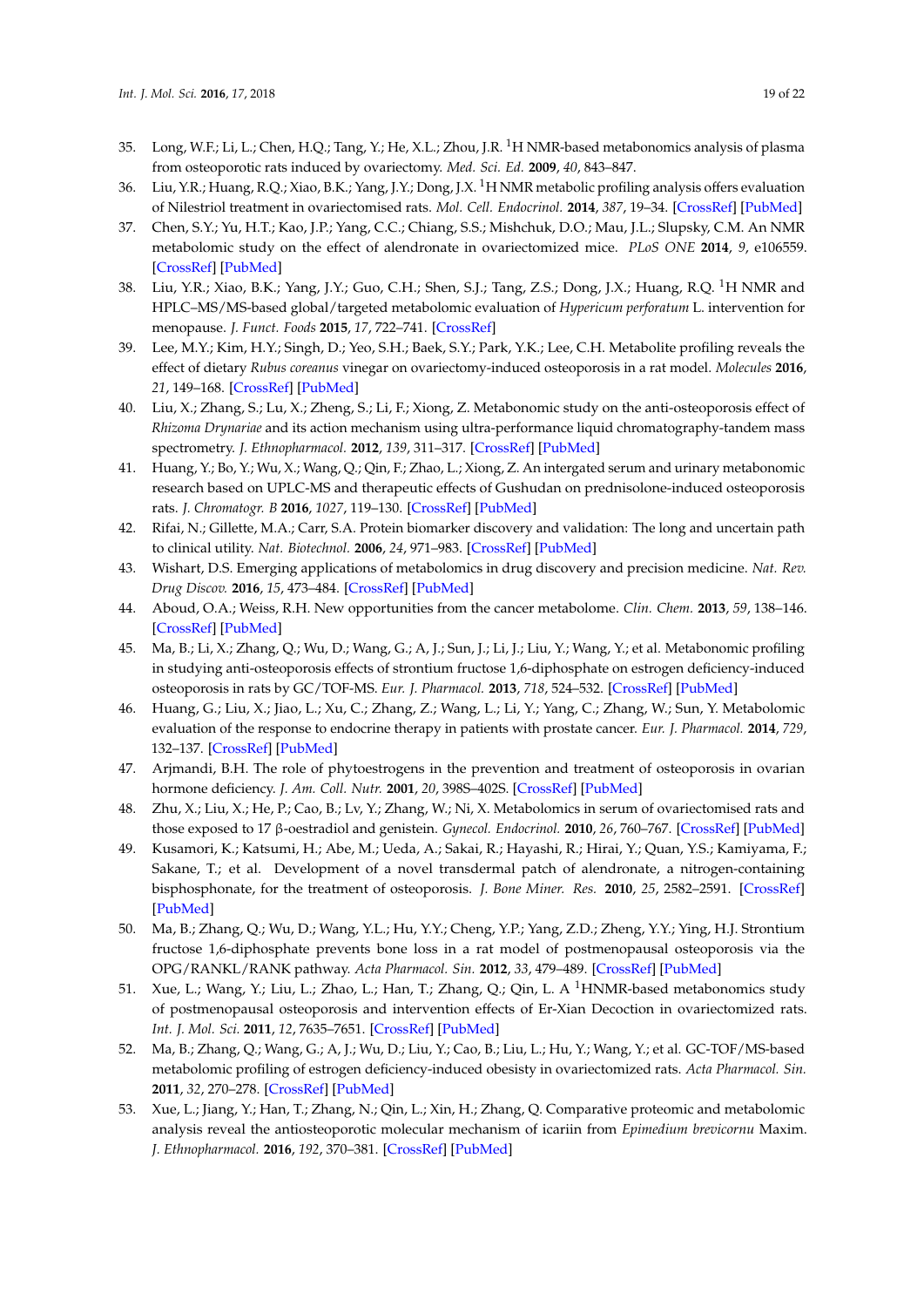- 54. Li, N.; Zhao, L.; Lin, Z.; Li, J.; Li, H.; Sun, J.; Zhu, K.; Yu, Z.; Xu, K.; Yang, Q.; et al. Metabonomics study of the anti-osteoporosis effect of velvet collagen hydrolysate using rapid resolution liquid chromatography combined with quadrupole time-of-flight tandem mass spectrometry. *J. Liq. Chromatogr. Relat. Technol.* **2014**, *38*, 117–122. [\[CrossRef\]](http://dx.doi.org/10.1080/10826076.2014.883540)
- 55. Zhang, S.; Liu, X.; Zheng, S.; Jiang, M.; Xin, C.; Lu, X.; Li, F.; Xiong, Z. Metabonomic study on protective effect of ethanol extracts of *Drynariae rhizoma* on osteoporosis in rats urine by using UPLC–MS/MS. *China J. Chin. Mater. Medica* **2012**, *37*, 658–662.
- 56. Cao, H.; Zhang, A.; Zhang, H.; Sun, H.; Wang, X. The application of metabolomics in traditional Chinese medicine opens up a dialogue between Chinese and Western medicine. *Phytother. Res.* **2015**, *29*, 159–166. [\[CrossRef\]](http://dx.doi.org/10.1002/ptr.5240) [\[PubMed\]](http://www.ncbi.nlm.nih.gov/pubmed/25331169)
- 57. Wang, M.; Lamers, R.J.; Korthout, H.A.; van Nesselrooij, J.H.; Witkamp, R.F.; van der Heijden, R.; Voshol, P.J.; Havekes, L.M.; Verpoorte, R.; van der Greef, J. Metabolomics in the context of systems biology: Bridging traditional Chinese medicine and molecular pharmacology. *Phytother. Res.* **2005**, *19*, 173–182. [\[CrossRef\]](http://dx.doi.org/10.1002/ptr.1624) [\[PubMed\]](http://www.ncbi.nlm.nih.gov/pubmed/15934013)
- 58. Zhang, A.; Sun, H.; Wang, Z.; Sun, W.; Wang, P.; Wang, X. Metabolomics: Towards understanding traditional Chinese medicine. *Planta Med.* **2010**, *76*, 2026–2035. [\[CrossRef\]](http://dx.doi.org/10.1055/s-0030-1250542) [\[PubMed\]](http://www.ncbi.nlm.nih.gov/pubmed/21058239)
- 59. Wong, K.C.; Lee, K.S.; Luk, H.K.; Wan, H.Y.; Ho, C.K.; Zhang, Y.; Wong, M.S. Er-xian Decoction exerts estrogen-like osteoprotective effects in vivo and in vitro. *Am. J. Chin. Med.* **2014**, *42*, 409–426. [\[CrossRef\]](http://dx.doi.org/10.1142/S0192415X1450027X) [\[PubMed\]](http://www.ncbi.nlm.nih.gov/pubmed/24707871)
- 60. Xue, L.; Wang, Y.; Jiang, Y.; Han, T.; Nie, Y.; Zhao, L.; Zhang, Q.; Qin, L. Comparative effects of er-xian decoction, *epimedium* herbs, and icariin with estrogen on bone and reproductive tissue in ovariectomized rats. *Evid.-Based Complement. Altern.* **2012**, *2012*, 241416.
- 61. Qin, L.; Han, T.; Zhang, Q.; Cao, D.; Nian, H.; Rahman, K.; Zheng, H. Antiosteoporotic chemical constituents from Er-Xian Decoction, a traditional Chinese herbal formula. *J. Ethnopharmacol.* **2008**, *118*, 271–279. [\[CrossRef\]](http://dx.doi.org/10.1016/j.jep.2008.04.009) [\[PubMed\]](http://www.ncbi.nlm.nih.gov/pubmed/18501540)
- 62. Nian, H.; Qin, L.P.; Zhang, Q.Y.; Zheng, H.C.; Yu, Y.; Huang, B.K. Antiosteoporotic activity of Er-Xian Decoction, a traditional Chinese herbal formula, in ovariectomized rats. *J. Ethnopharmacol.* **2006**, *108*, 96–102. [\[CrossRef\]](http://dx.doi.org/10.1016/j.jep.2006.04.020) [\[PubMed\]](http://www.ncbi.nlm.nih.gov/pubmed/16765003)
- 63. Liu, M.; Liu, H.; Lu, X.; Li, C.; Xiong, Z.; Li, F. Simultaneous determination of icariin, icariside II and osthole in rat plasma after oral administration of the extract of Gushudan (a Chinese compound formulation) by LC-MS/MS. *J. Chromatogr. B* **2007**, *860*, 113–120. [\[CrossRef\]](http://dx.doi.org/10.1016/j.jchromb.2007.10.019) [\[PubMed\]](http://www.ncbi.nlm.nih.gov/pubmed/18006391)
- 64. Jeong, J.C.; Lee, J.W.; Yoon, C.H.; Lee, Y.C.; Chung, K.H.; Kim, M.G.; Kim, C.H. Stimulative effects of Drynariae Rhizoma extracts on the proliferation and differentiation of osteoblastic MC3T3-E1 cells. *J. Ethnopharmacol.* **2005**, *96*, 489–495. [\[CrossRef\]](http://dx.doi.org/10.1016/j.jep.2004.09.038) [\[PubMed\]](http://www.ncbi.nlm.nih.gov/pubmed/15619569)
- 65. Kim, K.H.; Kim, K.S.; Choi, B.J.; Chung, K.H.; Chang, Y.C.; Lee, S.D.; Park, K.K.; Kim, H.M.; Kim, C.H. Anti-bone resorption activity of deer antler aqua-acupunture, the pilose antler of *Cervus korean* TEMMINCK var. *mantchuricus Swinhoe* (Nokyong) in adjuvant-induced arthritic rats. *J. Ethnopharmacol.* **2005**, *96*, 497–506. [\[PubMed\]](http://www.ncbi.nlm.nih.gov/pubmed/15619570)
- 66. Li, Y.J.; Kim, T.H.; Kwak, H.B.; Lee, Z.H.; Lee, S.Y.; Jhon, G.J. Chloroform extract of deer antler inhibits osteoclast differentiation and bone resorption. *J. Ethnopharmacol.* **2007**, *113*, 191–198. [\[CrossRef\]](http://dx.doi.org/10.1016/j.jep.2007.04.020) [\[PubMed\]](http://www.ncbi.nlm.nih.gov/pubmed/17646068)
- 67. Mikiya, K.; Masahiro, F.; Yoshinori, T.; Takashi, N.; Kazushige, T.; Naoyuki, N. Enhancing effect of dietary vinegar on the intestinal absorbtion of calcium in ovariectomized rats. *Biosci. Biotechnol. Biochem.* **1999**, *63*, 905–910.
- 68. Dawson-Hughes, B.; Harris, S.S.; Krall, E.A.; Dallal, G.E. Effect of calcium and vitamin D supplementation on bone density in men and women 65 years of age or older. *N. Engl. J. Med.* **1997**, *337*, 670–676. [\[CrossRef\]](http://dx.doi.org/10.1056/NEJM199709043371003) [\[PubMed\]](http://www.ncbi.nlm.nih.gov/pubmed/9278463)
- 69. Chapuy, M.C.; Arlot, M.E.; Duboeuf, F.; Brun, J.; Crouzet, B.; Arnaud, S.; Delmas, P.D.; Meunier, P.J. Vitamin D<sup>3</sup> and calcium to prevent hip fractures in elderly women. *N. Engl. J. Med.* **1992**, *327*, 1637–1642. [\[CrossRef\]](http://dx.doi.org/10.1056/NEJM199212033272305) [\[PubMed\]](http://www.ncbi.nlm.nih.gov/pubmed/1331788)
- 70. Iwamoto, J.; Takeda, T.; Shoichi, I. Effect of exercise training and detraining on bone mineral density in postmenopausal women with osteoporosis. *J. Orthop. Sci.* **2001**, *6*, 128–132. [\[CrossRef\]](http://dx.doi.org/10.1007/s007760100059) [\[PubMed\]](http://www.ncbi.nlm.nih.gov/pubmed/11484097)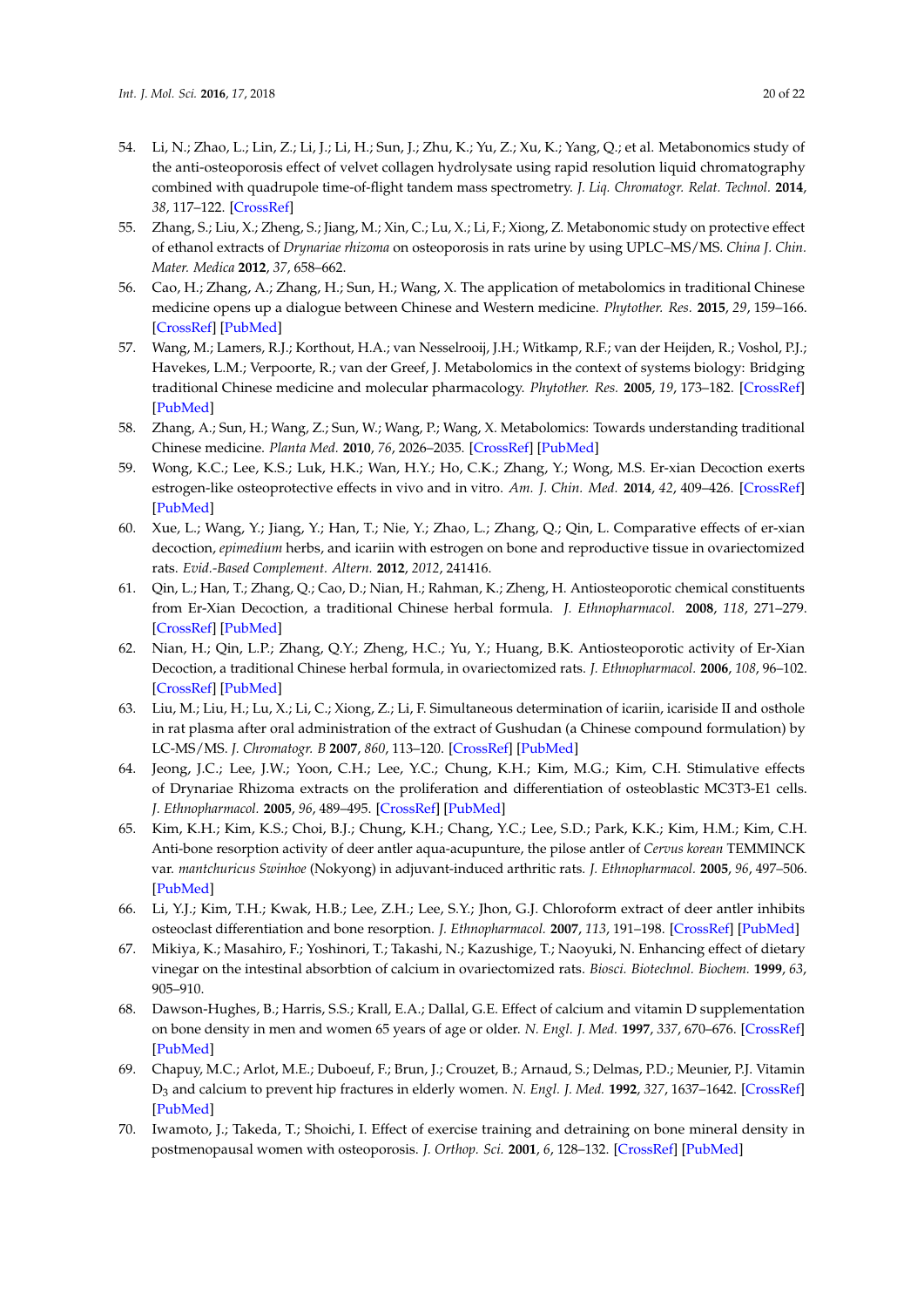- 71. Sheedy, J.R.; Gooley, P.R.; Nahid, A.; Tull, D.L.; McConville, M.J.; Kukuljan, S.; Nowson, C.A.; Daly, R.M.; Ebeling, P.R. <sup>1</sup>H NMR analysis of the human urinary metabolome in response to an 18-month multi-component exercise program and calcium-vitamin-D<sup>3</sup> supplementation in older men. *Appl. Physiol. Nutr. Metab.* **2014**, *39*, 1294–1304. [\[CrossRef\]](http://dx.doi.org/10.1139/apnm-2014-0060) [\[PubMed\]](http://www.ncbi.nlm.nih.gov/pubmed/25198310)
- 72. Kukuljan, S.; Nowson, C.A.; Sanders, K.M.; Nicholson, G.C.; Seibel, M.J.; Salmon, J.; Daly, R.M. Independent and combined effects of calcium-vitamin  $D_3$  and exercise on bone structure and strength in older men: An 18-month factorial design randomized controlled trial. *J. Clin. Endocrinol. Metab.* **2011**, *96*, 955–963. [\[CrossRef\]](http://dx.doi.org/10.1210/jc.2010-2284) [\[PubMed\]](http://www.ncbi.nlm.nih.gov/pubmed/21209030)
- 73. Kukuljan, S.; Nowson, C.A.; Bass, S.L.; Sanders, K.; Nicholson, G.C.; Seibel, M.J.; Salmon, J.; Daly, R.M. Effects of a multi-component exercise program and calcium-vitamin-D $_3$ -fortified milk on bone mineral density in older men: A randomised controlled trial. *Osteoporos. Int.* **2009**, *20*, 1241–1251. [\[CrossRef\]](http://dx.doi.org/10.1007/s00198-008-0776-y) [\[PubMed\]](http://www.ncbi.nlm.nih.gov/pubmed/18958384)
- 74. Wishart, D.S. Current progress in computational metabolomics. *Brief Bioinform.* **2007**, *8*, 279–293. [\[CrossRef\]](http://dx.doi.org/10.1093/bib/bbm030) [\[PubMed\]](http://www.ncbi.nlm.nih.gov/pubmed/17626065)
- 75. Bryzgalova, G.; Lundholm, L.; Portwood, N.; Gustafsson, J.Å.; Khan, A.; Efendic, S.; Dahlman-Wright, K. Mechanisms of antidiabetogenic and body weight-lowering effects of estrogen in high-fat diet-fed mice. *Am. J. Physiol.-Endocrinol. Metab.* **2008**, *295*, E904–E912. [\[CrossRef\]](http://dx.doi.org/10.1152/ajpendo.90248.2008) [\[PubMed\]](http://www.ncbi.nlm.nih.gov/pubmed/18697913)
- 76. Kang, L.; Chen, C.H.; Cheng, Y.C.; Chang, C.H.; Lee, C.T.; Chang, J.K.; Cheng, J.T.; Chang, F.M. Glucosamine-induced insulin resistance in ovariectomized rats is relevant to decreasing the expression of glucose transport protein subtype 4 in the skeletal muscle and in increasing the size of pancreatic islets. *Menopause* **2012**, *19*, 496–502. [\[CrossRef\]](http://dx.doi.org/10.1097/gme.0b013e31823a40d9) [\[PubMed\]](http://www.ncbi.nlm.nih.gov/pubmed/22240637)
- 77. Pirimoglu, Z.M.; Arslan, C.; Buyukbayrak, E.E.; Kars, B.; Karsidag, Y.K.; Unal, O.; Turan, M.C. Glucose tolerance of premenopausal women after menopause due to surgical removal of ovaries. *Climacteric* **2011**, *14*, 453–457. [\[CrossRef\]](http://dx.doi.org/10.3109/13697137.2010.539723) [\[PubMed\]](http://www.ncbi.nlm.nih.gov/pubmed/21271939)
- 78. Motyl, K.J.; McCabe, L.R.; Schwartz, A.V. Bone and glucose metabolism: A two-way street. *Arch. Biochem. Biophys.* **2010**, *503*, 2–10. [\[CrossRef\]](http://dx.doi.org/10.1016/j.abb.2010.07.030) [\[PubMed\]](http://www.ncbi.nlm.nih.gov/pubmed/20682281)
- 79. Confavreux, C.B. Bone: From a reservoir of minerals to a regulator of energy metabolism. *Kidney Int.* **2011**, *79*, S14–S19. [\[CrossRef\]](http://dx.doi.org/10.1038/ki.2011.25) [\[PubMed\]](http://www.ncbi.nlm.nih.gov/pubmed/26746856)
- 80. Nuttall, M.E.; Gimble, J.M. Controlling the balance between osteoblastogenesis and adipogenesis and the consequent therapeutic implications. *Curr. Opin. Pharmacol.* **2004**, *4*, 290–294. [\[CrossRef\]](http://dx.doi.org/10.1016/j.coph.2004.03.002) [\[PubMed\]](http://www.ncbi.nlm.nih.gov/pubmed/15140422)
- 81. Yamaguchi, T.; Sugimota, T.; Yano, S.; Yamauchi, M.; Sowa, H.; Chen, Q.; Chihara, K. Plasma lipids and osteoporosis in postmenopausal women. *Endocr. J.* **2002**, *49*, 211–217. [\[CrossRef\]](http://dx.doi.org/10.1507/endocrj.49.211) [\[PubMed\]](http://www.ncbi.nlm.nih.gov/pubmed/12081241)
- 82. Jeon, S.H.; Lee, M.Y.; Kim, S.J.; Joe, S.G.; Kim, G.B.; Kim, I.S.; Kim, N.S.; Hong, C.U.; Kim, S.Z.; Kim, J.S.; et al. Taurine increases cell proliferation and generates an increase in [Mg2+]*i* accompanied by ERK 1/2 activation in human osteoblast cells. *FEBS Lett.* **2007**, *581*, 5929–5934. [\[CrossRef\]](http://dx.doi.org/10.1016/j.febslet.2007.11.035) [\[PubMed\]](http://www.ncbi.nlm.nih.gov/pubmed/18036343)
- 83. Ohlsson, C.; Sjogren, K. Effects of the gut microbiota on bone mass. *Trends Endocrinol. Metab.* **2015**, *26*, 69–74. [\[CrossRef\]](http://dx.doi.org/10.1016/j.tem.2014.11.004) [\[PubMed\]](http://www.ncbi.nlm.nih.gov/pubmed/25497348)
- 84. Steves, C.J.; Bird, S.; Williams, F.M.; Spector, T.D. The microbiome and musculoskeletal conditions of aging: A review of evidence for impact and potential therapeutics. *J. Bone Miner. Res.* **2016**, *31*, 261–269. [\[CrossRef\]](http://dx.doi.org/10.1002/jbmr.2765) [\[PubMed\]](http://www.ncbi.nlm.nih.gov/pubmed/26676797)
- 85. Sjogren, K.; Engdahl, C.; Henning, P.; Lerner, U.H.; Tremaroli, V.; Lagerquist, M.K.; Backhed, F.; Ohlsson, C. The gut microbiota regulates bone mass in mice. *J. Bone Miner. Res.* **2012**, *27*, 1357–1367. [\[CrossRef\]](http://dx.doi.org/10.1002/jbmr.1588) [\[PubMed\]](http://www.ncbi.nlm.nih.gov/pubmed/22407806)
- 86. Jamal, S.A.; Ljunggren, O.; Stehman-Breen, C.; Cummings, S.R.; McClung, M.R.; Goemaere, S.; Ebeling, P.R.; Franek, E.; Yang, Y.C.; Egbuna, O.I.; et al. Effects of denosumab on fracture and bone mineral density by level of kidney function. *J. Bone Miner. Res.* **2011**, *26*, 1829–1835. [\[CrossRef\]](http://dx.doi.org/10.1002/jbmr.403) [\[PubMed\]](http://www.ncbi.nlm.nih.gov/pubmed/21491487)
- 87. Lu, X.; Xiong, Z.; Li, J.; Zheng, S.; Huo, T.; Li, F. Metabonomic study on 'Kidney-Yang Deficiency syndrome' and intervention effects of Rhizoma Drynariae extracts in rats using ultra performance liquid chromatography coupled with mass spectrometry. *Talanta* **2011**, *83*, 700–708. [\[CrossRef\]](http://dx.doi.org/10.1016/j.talanta.2010.09.026) [\[PubMed\]](http://www.ncbi.nlm.nih.gov/pubmed/21147309)
- 88. Traynor, J.; Mactier, R.; Geddes, C.C.; Fox, J.G. How to measure renal function in clinical practice. *Br. Med. J.* **2006**, *7571*, 733–737. [\[CrossRef\]](http://dx.doi.org/10.1136/bmj.38975.390370.7C) [\[PubMed\]](http://www.ncbi.nlm.nih.gov/pubmed/17023465)
- 89. Gagné, E.R.; Deland, E.; Daudon, M.; Noël, L.H.; Nawar, T. Chronic renal failure secondary to 2,8-dihydroxyadenine deposition: The first report of recurrence in a kidney transplant. *Am. J. Kidney Dis.* **1994**, *24*, 104–107. [\[CrossRef\]](http://dx.doi.org/10.1016/S0272-6386(12)80168-5)